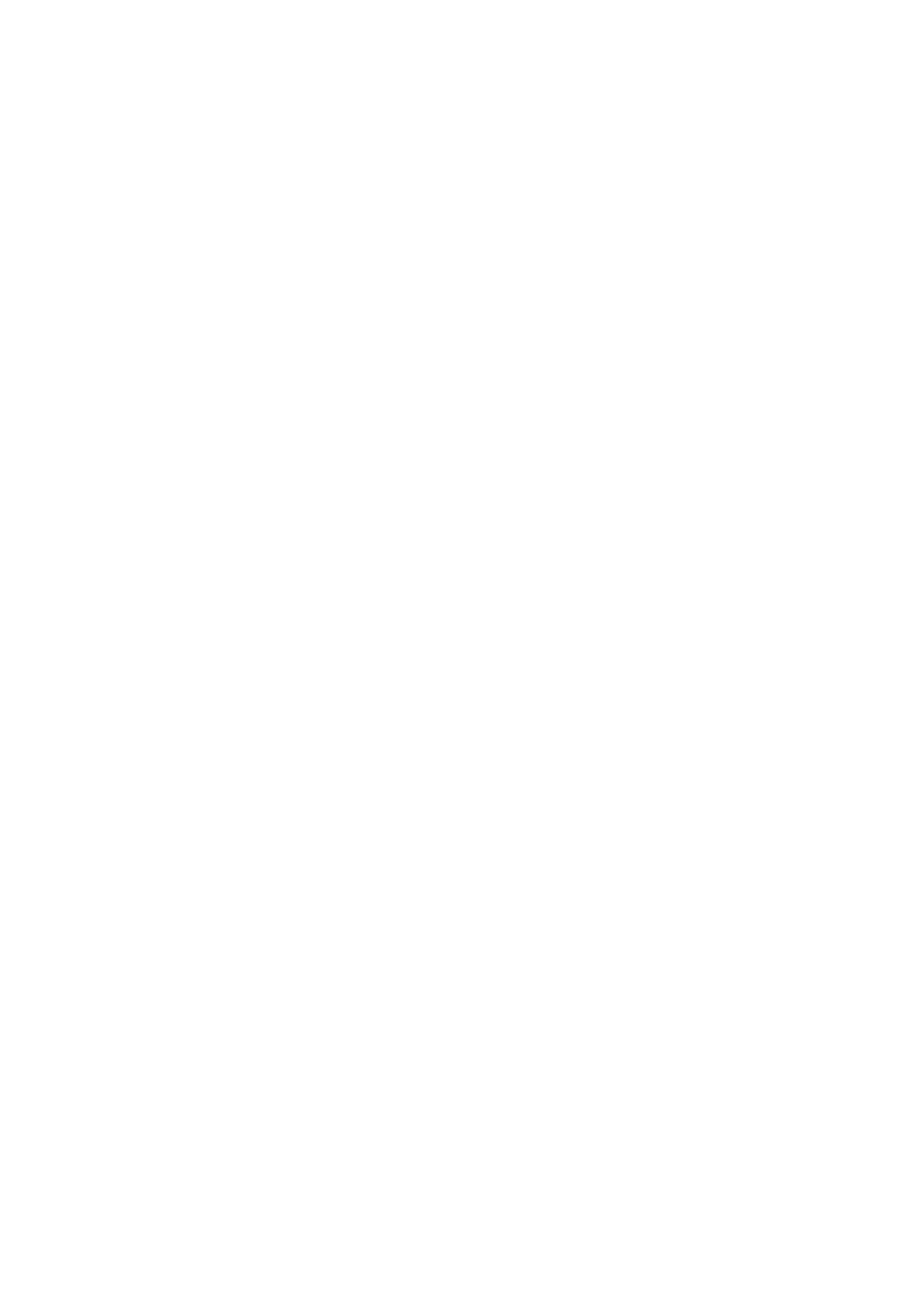# What is Beauty? A Multidisciplinary Approach to Aesthetic Experience

Edited by

Martino Rossi Monti and Davor Pećnjak

Cambridge **Scholars** Publishing

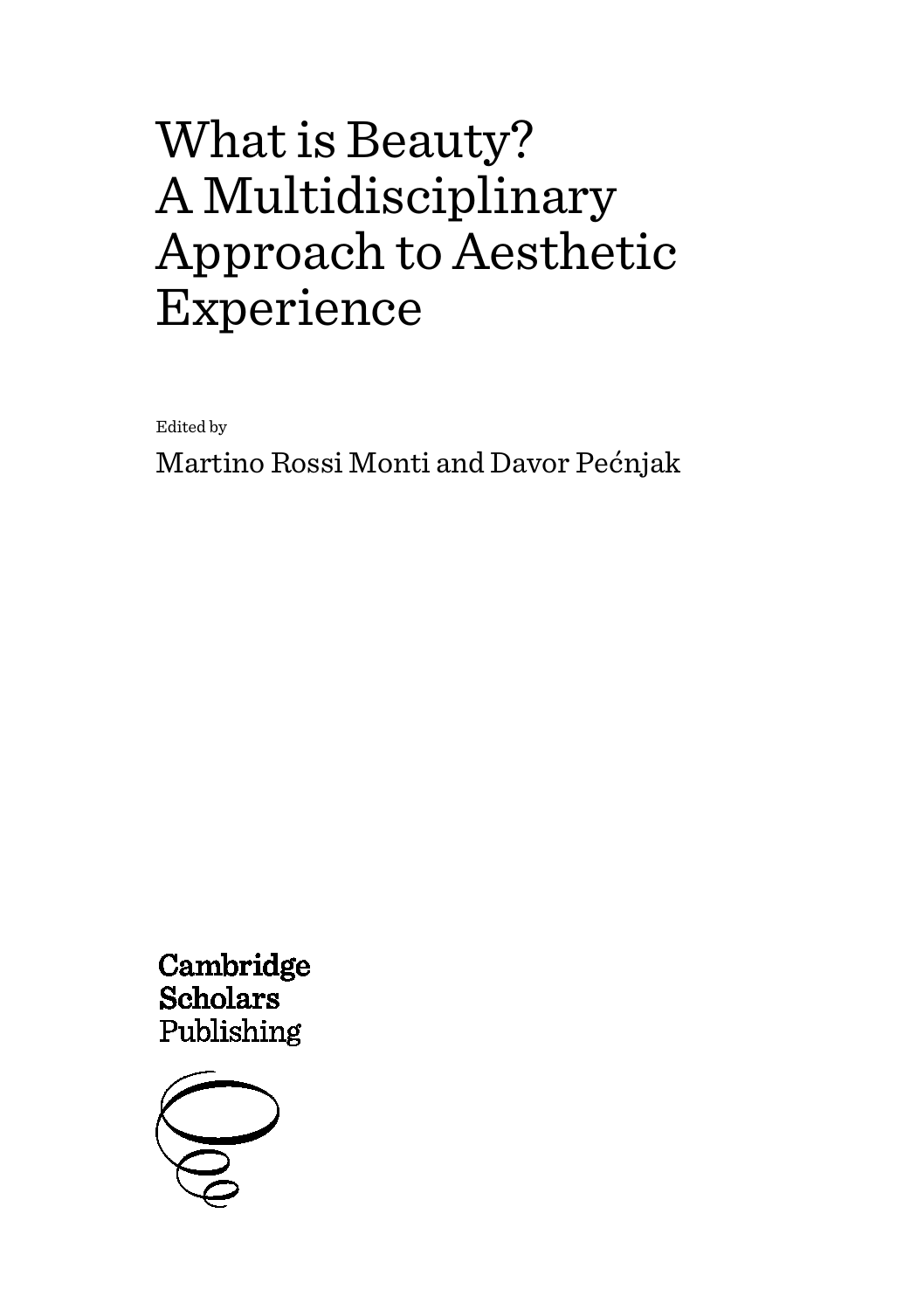What is Beauty? A Multidisciplinary Approach to Aesthetic Experience

Edited by Martino Rossi Monti and Davor Pećnjak

This book first published 2020

Cambridge Scholars Publishing

Lady Stephenson Library, Newcastle upon Tyne, NE6 2PA, UK

British Library Cataloguing in Publication Data A catalogue record for this book is available from the British Library

Copyright © 2020 by Martino Rossi Monti, Davor Pećnjak and contributors

All rights for this book reserved. No part of this book may be reproduced, stored in a retrieval system, or transmitted, in any form or by any means, electronic, mechanical, photocopying, recording or otherwise, without the prior permission of the copyright owner.

ISBN (10): 1-5275-6013-9 ISBN (13): 978-1-5275-6013-0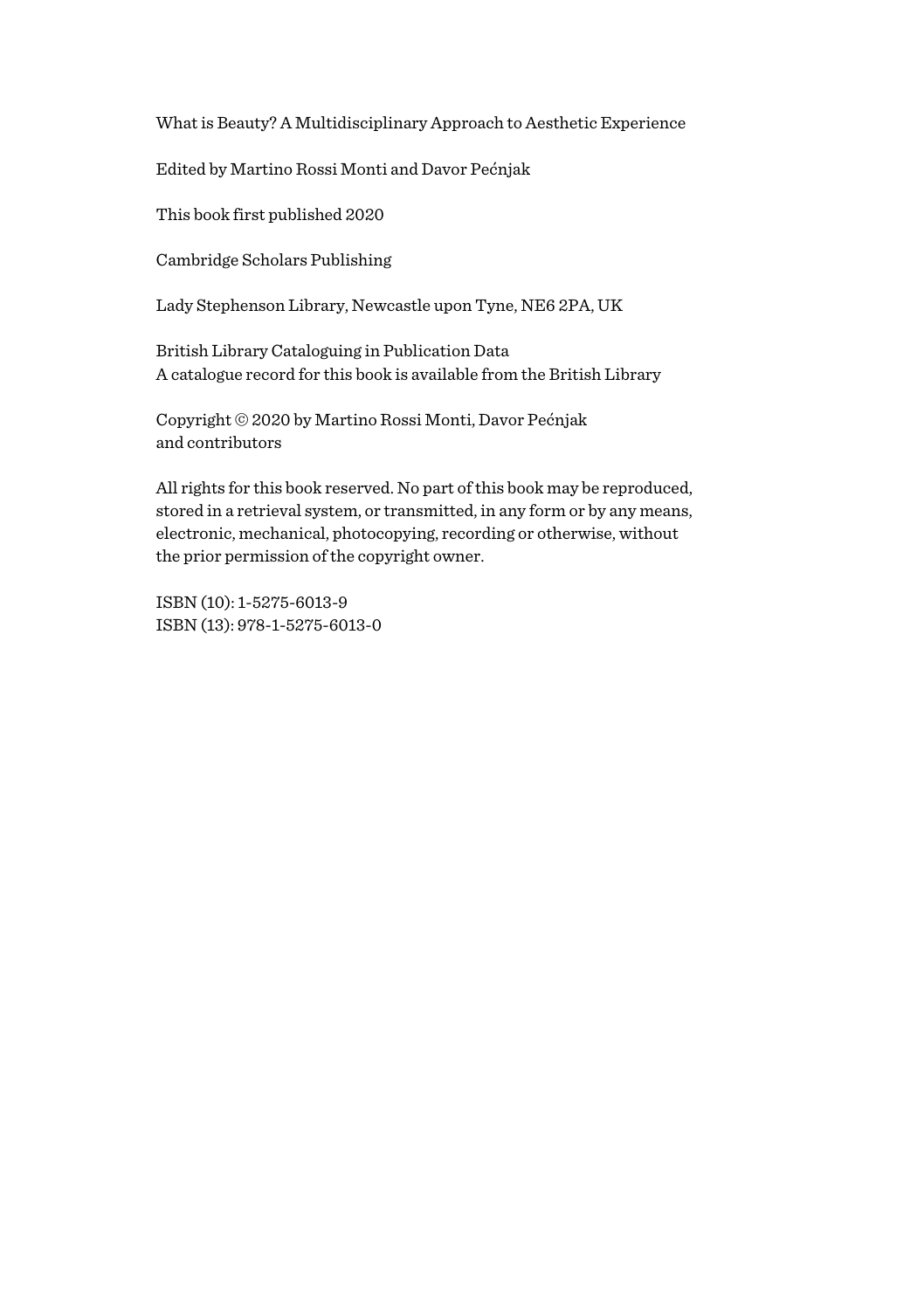## TABLE OF CONTENTS

| Martino Rossi Monti and Davor Pećnjak                                                     |
|-------------------------------------------------------------------------------------------|
| Davorka Radovčić                                                                          |
| Leonida Fusani                                                                            |
| 3. Animal Aesthetics? Promises and Challenges of a Comparative<br>Mariagrazia Portera     |
| 4. Neuroaesthetics and Experimental Aesthetics: An Interdisciplinary<br>Francesca Siri    |
| 5. Beauty and Art Criticism: A Proposal from A.C. Danto  107<br>Matilde Carrasco Barranco |
| 6. Beauty and Literature: A (non)Problematic Relation?  124<br>Iris Vidmar Jovanović      |
| 7. Can Humour Be Beautiful? A Conceptual Analysis 146<br>Jarno Hietalahti                 |
| Christoph Wulf                                                                            |
| 9. The Petrić-Bottrigari Controversy over Tetrachords: A Renaissance<br>Luka Boršić       |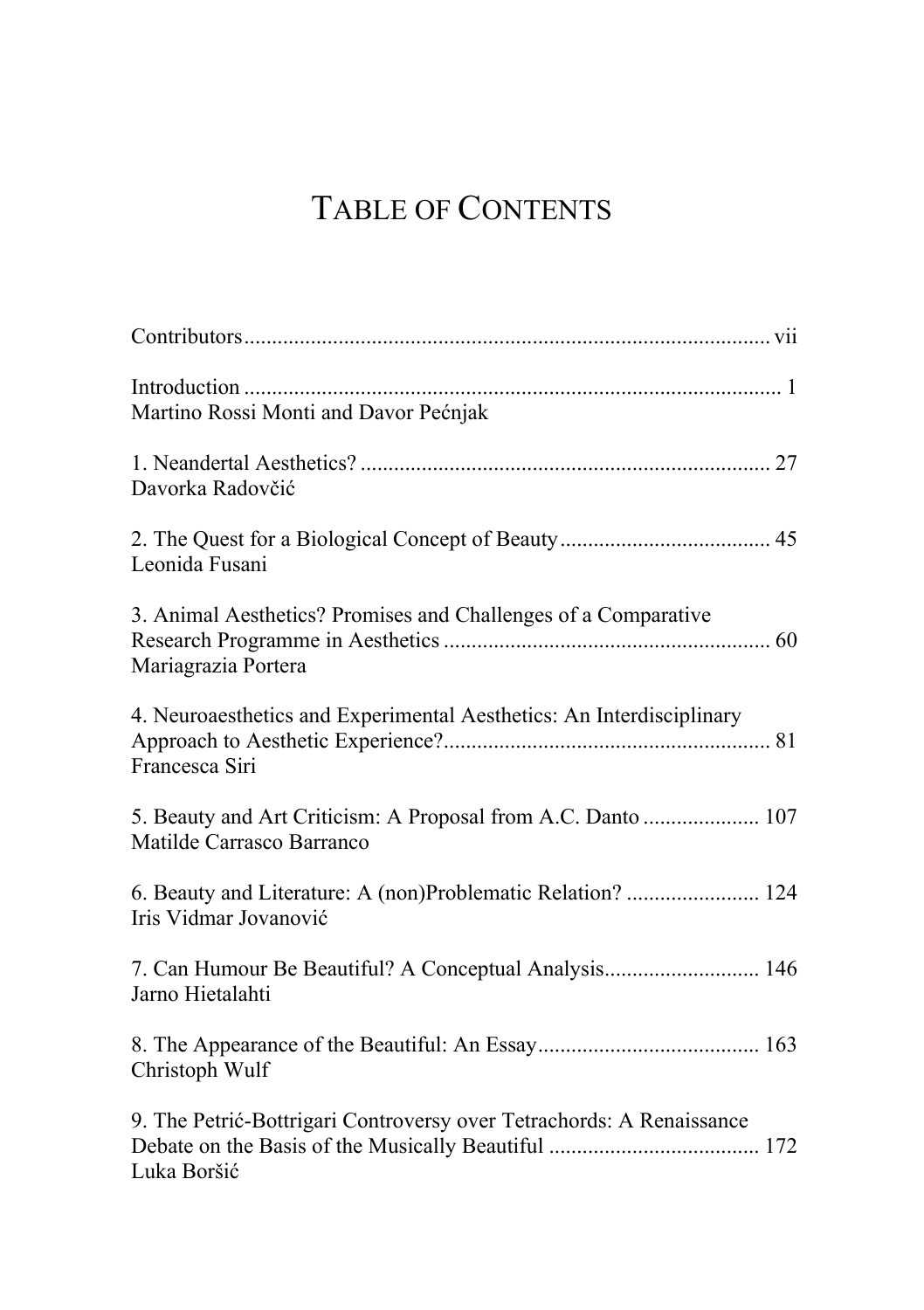| V1 | Table of Contents |
|----|-------------------|
|    |                   |

| 10. From Physical World to Transcendent God(s): Mediatory Functions<br>Dragana Jagušić   |  |
|------------------------------------------------------------------------------------------|--|
| 11. The Slaughterhouse and the Smiling Fields: On Pain and Beauty<br>Martino Rossi Monti |  |
|                                                                                          |  |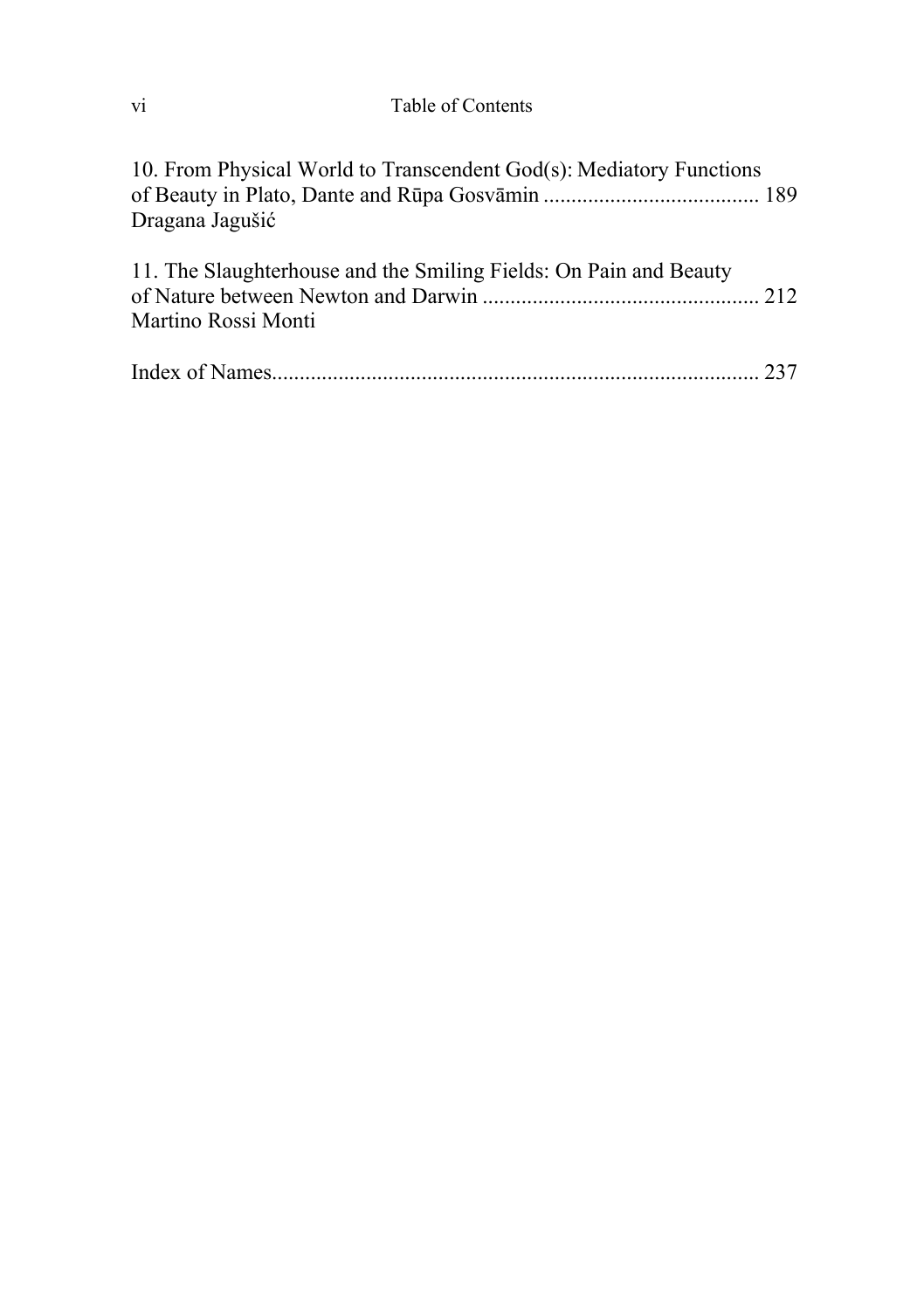## **CONTRIBUTORS**

**Luka Boršić** is a Senior Research Associate at the Institute of Philosophy in Zagreb, Croatia, and a lecturer at the Rochester Institute of Technology (Zagreb Campus). His scholarly and academic work focuses on two areas: Ancient Greek and Roman philosophy and culture and Renaissance (Italian and Croatian) philosophy and culture. He is the author, co-author, translator and/or editor of 10 books, and the author of 17 articles and book chapters.

**Matilde Carrasco Barranco** is a Senior Lecturer in Aesthetics and Theory of Arts at the University of Murcia (Spain). In 2012, she was elected member of the Executive Committee and Conference Organiser of the *European Society of Aesthetics*. Her main research interests include the relationship between aesthetic value and other artistic values, art criticism and the relationship between art and politics.

**Leonida Fusani** is the Professor of Animal Physiology and Ornithology at the University of Veterinary Medicine, Vienna, and at the University of Vienna (Austria). He is also the Director of the Konrad Lorenz Institute of Ethology and of the Austrian Ornithological Centre. His main research interests are elaborate courtship displays and animal migration, and he has conducted fieldwork in several areas of the world including Equatorial Africa, Central America and the Himalayas. Since 2001, he has worked regularly as a Visiting Scientist at the Smithsonian Tropical Research Institute in Panama.

**Jarno Hietalahti** is a postdoctoral researcher at the University of Jyväskylä (Finland). He is a member of the research project "Utopia as a Method," funded by the Kone Foundation. His current research focuses on the concept of utopia and whether there is room for humour in utopian thought. He has published various peer-reviewed and popular articles on the philosophy of humour.

**Dragana Jagušić** is a doctoral student in philosophy at the University of Zagreb, Department of Croatian Studies (Croatia). She specialised in ancient and medieval philosophy at KU Leuven, Belgium (MPhil, 2016),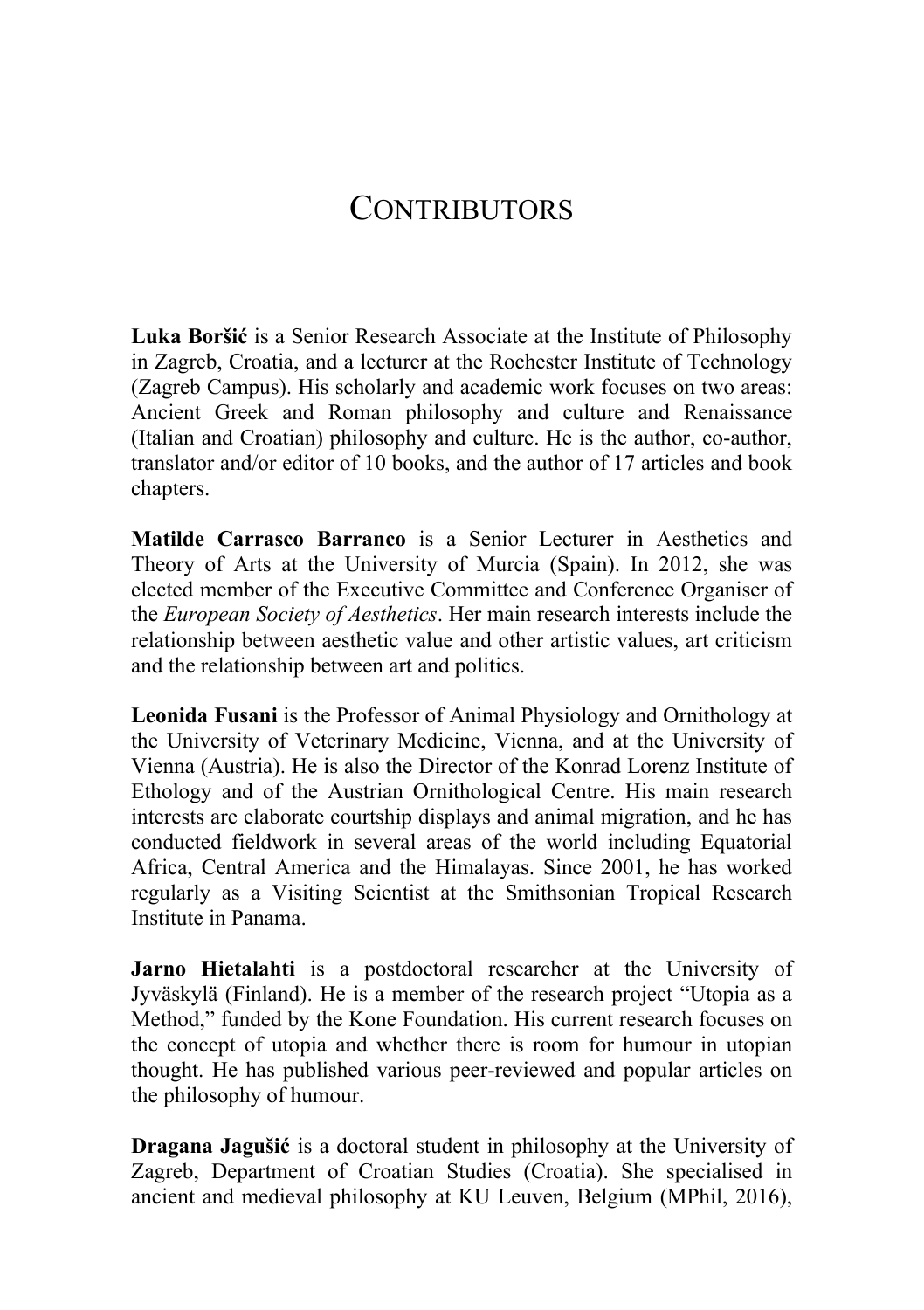#### viii Contributors

focusing primarily on questions in epistemology, metaphysics and aesthetics. She is currently interested in advancing the non-reductionist solutions to the mind-body problem in contemporary philosophy of mind and action.

**Mariagrazia Portera** is currently a Research Fellow at the University of Florence. She earned a PhD in philosophy from University of Florence and was a postdoc in Berlin, Rijeka, Zagreb and Edinburgh. Her main research interests are aesthetics, history of aesthetics and evolutionary biology. She has published journal papers, books and book chapters on the evolutionary origin of the human aesthetic attitude and the origin of the arts.

**Davorka Radovčić** is the Curator of Krapina Neandertal and Anthropological Collections at the Croatian Natural History Museum in Zagreb, Croatia. Since 2017, she has taught human evolution at the Faculty of Humanities and Social Sciences, University of Zagreb. Her fieldwork included excavations of numerous archaeological and palaeoanthropological sites in Croatia, France and Georgia, and research on osteological and palaeoanthropological collections in Georgia, Israel, the U.S.A., Hungary, the U.K. France and South Africa. Her research interests include human evolution, modern human origins, hunter-gatherers, evolution of human symbolic behaviour, Croatian and Mediterranean prehistoric archaeology and perception and construction of the other in palaeoanthropology.

**Martino Rossi Monti** is a Research Associate at the Institute of Philosophy in Zagreb, Croatia. He conducted research at the University of Chicago and the University of Melbourne. Among his research interests are views on pain, suffering, and violence in the history of ideas; Plotinus and the Platonic tradition; and the theme of grace and beauty of the soul between Late Antiquity and the Renaissance.

**Francesca Siri** is a PhD student in Neuroscience at the University of Modena and Reggio Emilia in agreement with the University of Parma (Italy), under the supervision of Professor Vittorio Gallese. Her main research interests are aesthetics, neuroaesthetics, emotions, cognitive neuroscience and embodied cognition.

**Iris Vidmar Jovanović** is an Assistant Professor at the University of Rijeka (Croatia) and secretary of the Croatian Society for Analytic Philosophy. She was a visiting researcher at York University, a visiting scholar at Columbia University (New York) and an instructor at Auburn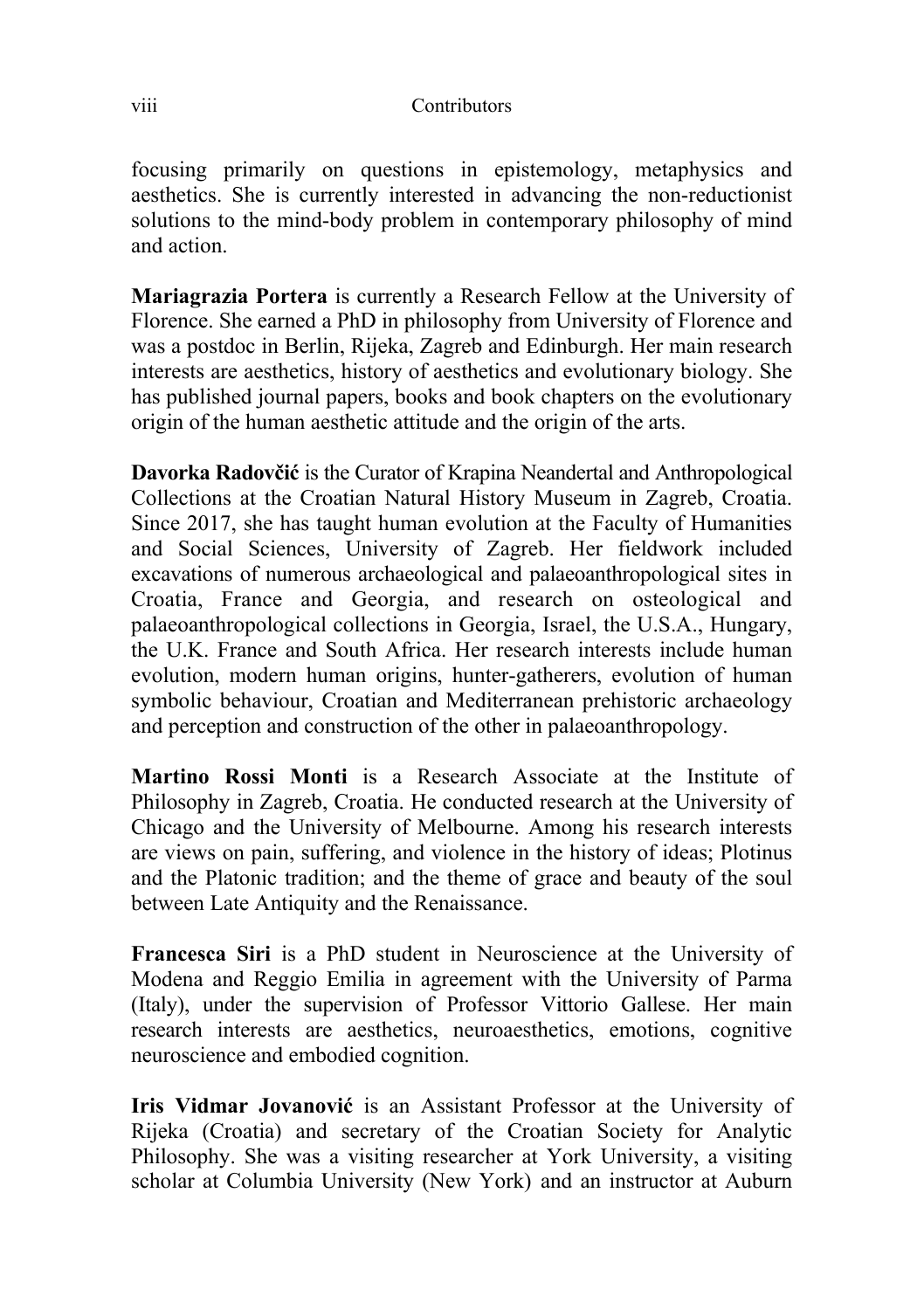University (Alabama). Her areas of specialisation are philosophy of literature and metaphilosophy, and she is interested in a wide range of topics pertaining to epistemology, aesthetics, Kant's philosophy and comparative philosophy of art and emotions.

**Christoph Wulf** is the Professor of Anthropology and Education at Freie Universität Berlin. He is a member of the Interdisciplinary Centre for Historical Anthropology, the Collaborative Research Center (SFB) "Cultures of Performative" (1997-2006), the Clusters "Languages of Emotion" (2007-2014) and the Graduate School "InterArts Studies" (2006-2015) at Freie Universität Berlin. He is the author, co-author and editor of more than a hundred books with translations in more than 15 languages. He has held many visiting professorships and research stays across the world and currently serves as Vice President of the German Commission for UNESCO.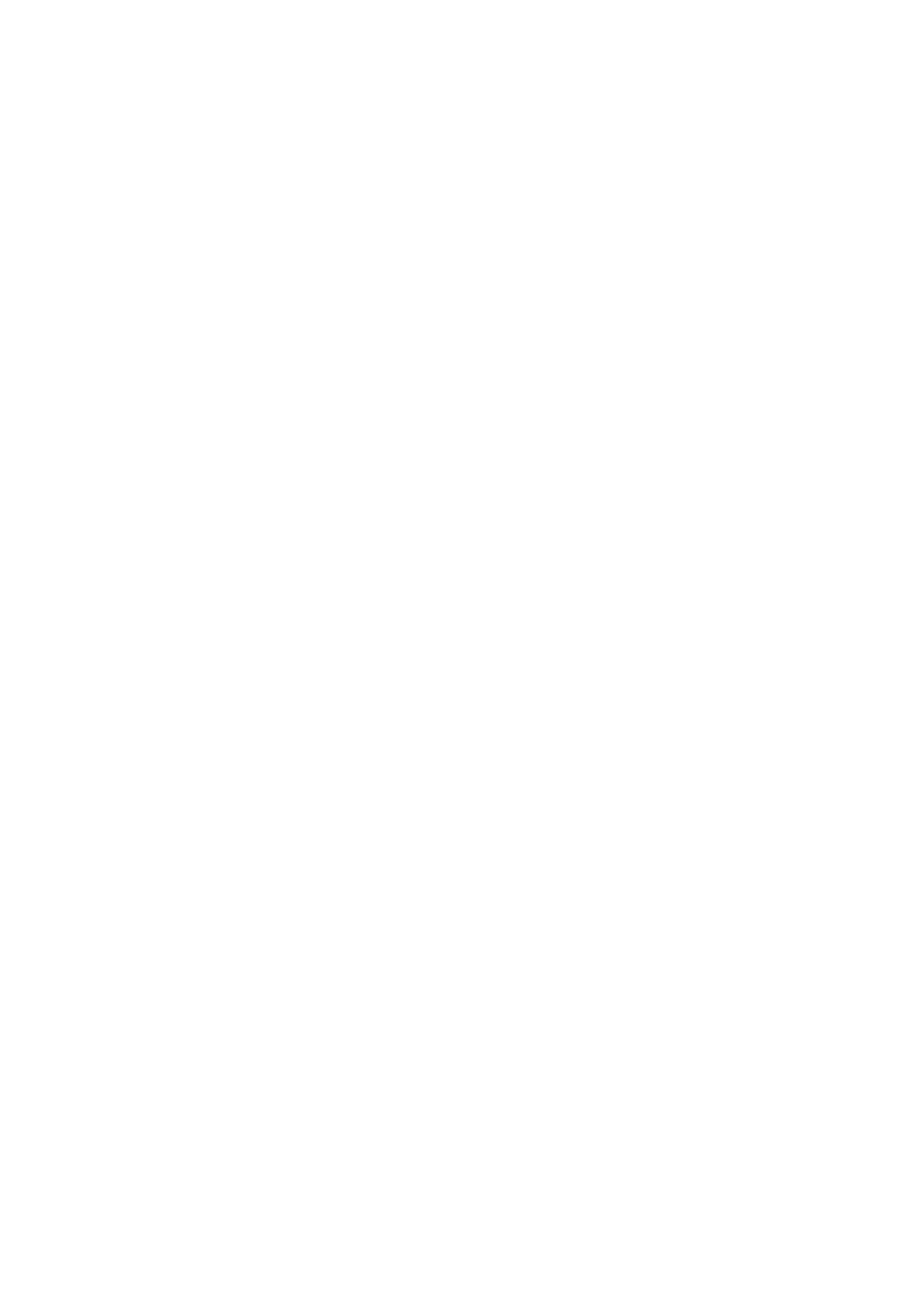## INTRODUCTION<sup>1</sup>

## MARTINO ROSSI MONTI AND DAVOR PEĆNJAK

#### **1. Questions**

Does art need to be beautiful? Can humour be beautiful? What is the relationship between beauty and mimetic behaviour? What does literature have to do with beauty? How did the rediscovery of Greek musical theories in the Renaissance affect the debate about the nature of the musically beautiful? Did Greek, Christian and Indian metaphysical theories of beauty and love share some fundamental assumptions? What are the limitations of neuroaesthetic approaches to beauty? Are the experience of beauty and the production of "art" confined to anatomically modern humans? Is the experience of beauty (or ugliness) confined to humans at all? Should we formulate a *biological* concept of beauty?

These are just some of the questions discussed in the following essays. Their heterogeneity immediately suggests that the purpose of this book is not to provide a straightforward answer to the supposedly timeless question "What is beauty?", nor is it to bring "order" to age-old debates or finally "solve" them. Rather, its goal is simply to show that this question can be asked and answered in *many* different ways depending on a variety of factors: historical context, object of study, methodological approach, cultural or social attitudes, philosophical beliefs, ideological stances, emotional needs and so on. As it will appear evident, the question "What is beauty?" is not, and probably never was, *only* a philosophical question. Philosophers were (and are) only one among the categories of people dealing with this problem.

The essays collected in this volume – most of which were originally presented in December 2017 at the international conference "What is Beauty?" organised by the Institute of Philosophy in Zagreb – are a partial reflection of this rich and disorienting variety of beliefs, models and approaches, some incompatible, some coexisting in complex ways,

<sup>1</sup> Sections 1 and 2 were written by Martino Rossi Monti. Sections 3, 4 and 5 were written together by Martino Rossi Monti and Davor Pećnjak.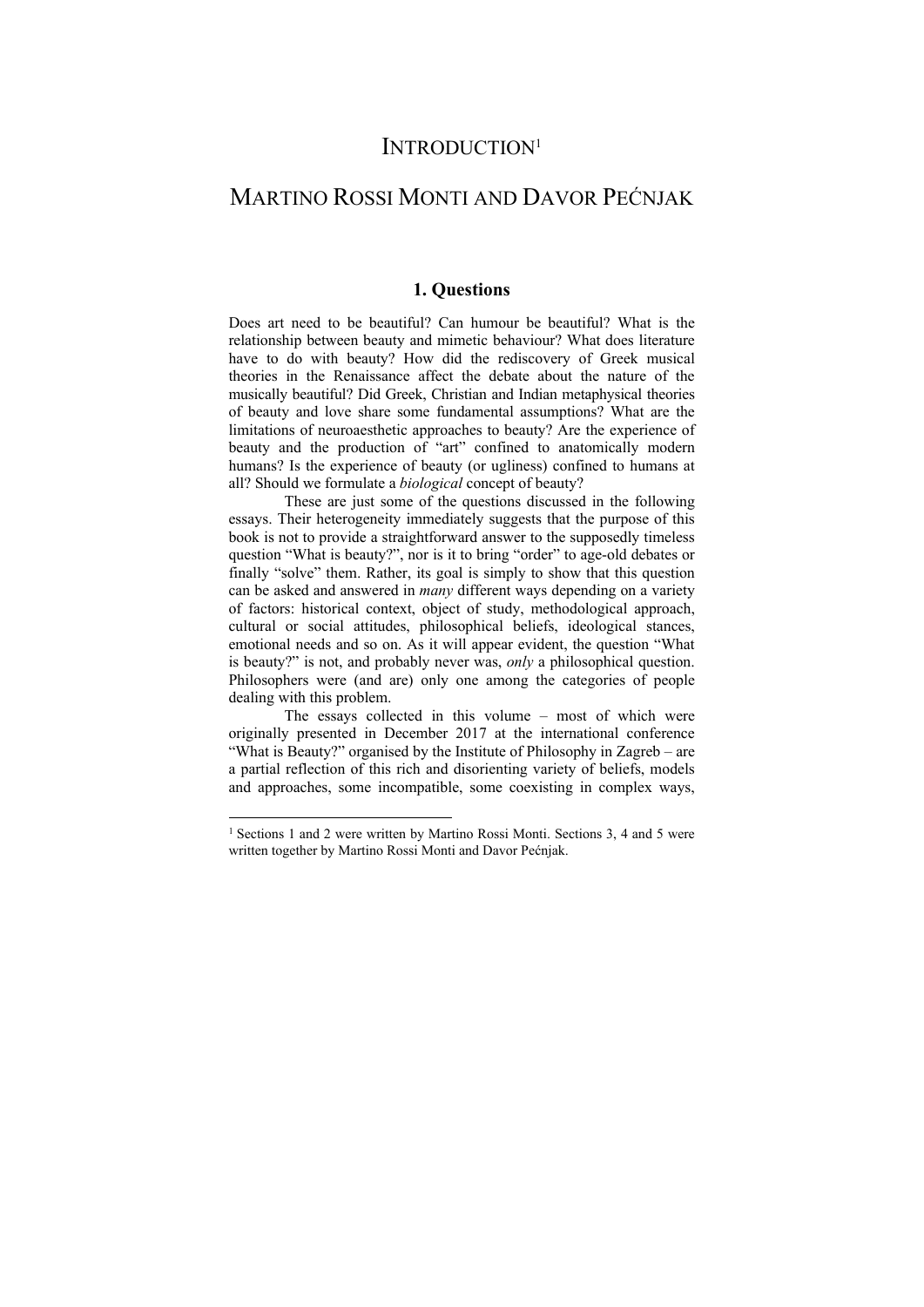some converging. Their authors come from different areas of research: philosophy, history of philosophy, history of ideas, biology, neuroscience, anthropology, and palaeoanthropology. Their contributions cover some of the most debated aspects of the problem of beauty and "aesthetic experience", pointing to the difficulties and implications of these questions, shedding light on interdisciplinary and collaborative approaches to these issues, suggesting new models or directions for research and exploring past or recurring ideas about beauty and related notions.

This book is intended for both specialists and a general audience. The authors have been careful to combine rigorous scholarship with clarity of style and to provide clear and concise explanations of technical terms or concepts. Given the variety of topics addressed, this introduction attempts to provide some further background and context to help readers navigate the book and stimulate their intellectual curiosity. Section 2 will focus on *scientific* and *interdisciplinary* approaches (Radovčić, Fusani, Portera, Siri); section 3 on *anthropological* and *philosophical* approaches (Carrasco Barranco, Vidmar Jovanović, Hietalahti, Wulf); and section 4 on *historical* and *comparative* ones (Boršić, Jagušić, Rossi Monti).

#### **2. Beyond dichotomies**

The cover image of this book is a picture of a perforated and pigmentstained marine shell (*Pecten maximus*) recently discovered by archaeologist João Zilhão and colleagues (2010; 2017) at Cueva Antón, an archaeological site near Murcia, Spain. It is not the product of a combination of natural factors, but rather a cultural modification of nature; it was deliberately painted and perforated by someone. Apparently, however, that someone was not one of "us". The shell dates to about 37.000 years ago, when *Homo sapiens* had not yet reached that part of Europe. It was probably made by Neandertal men, for body ornamentation, just like other, much older, perforated shells (ca. 115.000 years ago) found at another nearby site (Hoffmann et al. 2018). These findings challenge the idea that only *our* species – namely the so-called "anatomically modern humans" – is capable of what is usually described as "symbolic behaviour".

"Early humans," Ellen Dissanayake wrote in her splendid *Art and Intimacy* (2000, 115), "not only refashioned the skins, bones, and horns of other animals to serve as implements and tools but often decorated them, too. Regularised, repetitive geometric ornamentation seems to deliberately counteract the random or untidy look of natural forms". Through practical activity, Georg W. F. Hegel (1770-1831) said in his *Lectures on Aesthetics*, man attempts "to strip the external world of its inflexible foreignness and to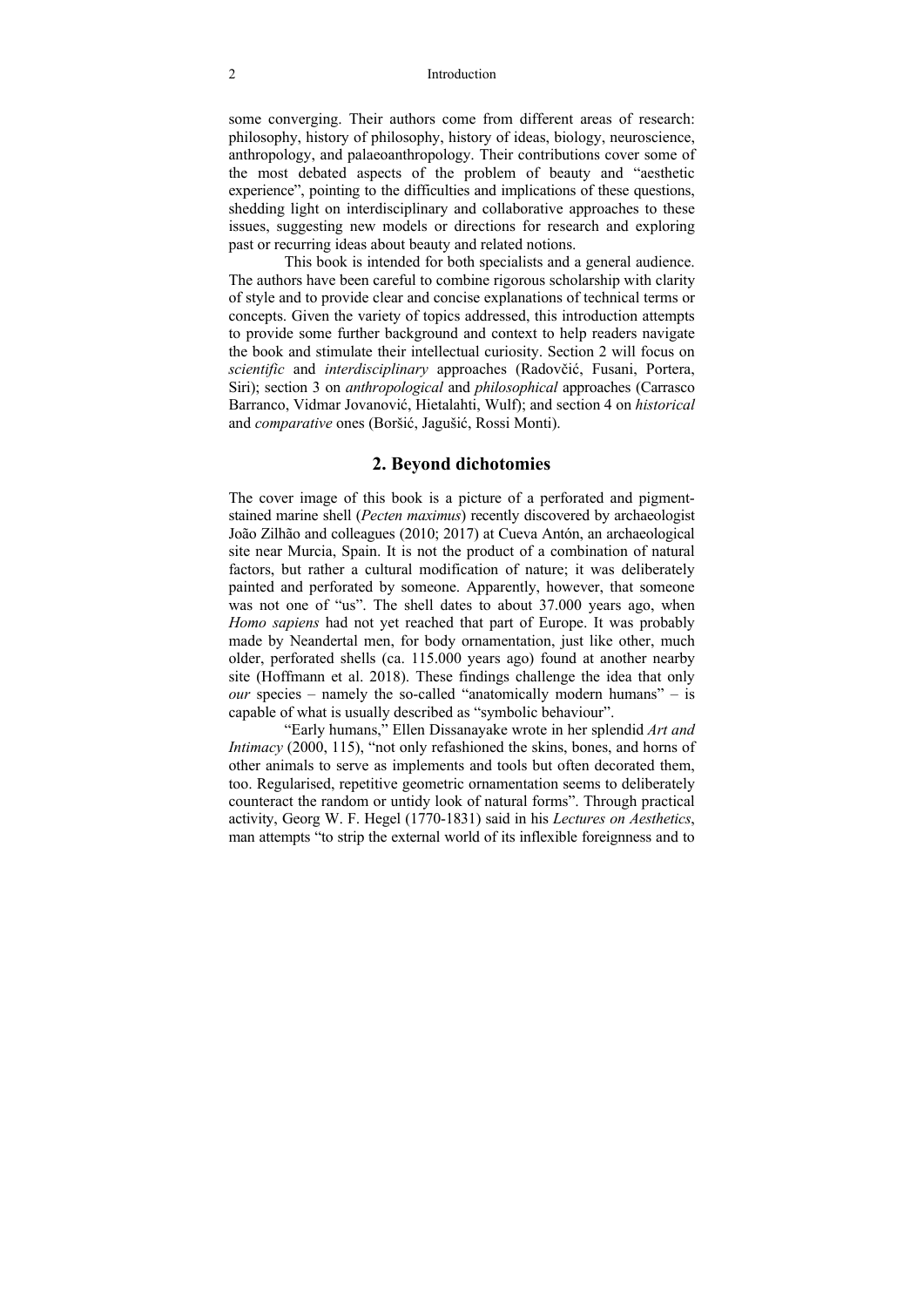enjoy in the shape of things only an external realisation of himself. Even a child's first impulse involves this practical alteration of external things; a boy throws stones into the river and now marvels at the circles drawn in the water as an effect in which he gains an intuition of something that is his own doing" (Hegel 1975, 31). To what extent, however, are these impulses and capacities confined to *Homo sapiens*? Does "modern" behaviour depend on "modern" anatomy?

On the emergence of "aesthetic" behaviours, "symbolic thinking" and a "sense of beauty" among our ancestors and closest relatives – from *Australopithecus africanus* to the various representatives of the genus *Homo* – there exists a vast and proliferating multidisciplinary literature (Bartalesi 2012, 113-149). A great variety of hypotheses have been proposed, some cautious and substantiated by solid archaeological findings, others quite bold and unverifiable. Archaeologists and palaeoanthropologists – here as on many other issues – are divided. The impact of radiocarbon dating and, more recently, of molecular biology and evolutionary genetics has revolutionised their field (Llamas, Willerslev, Orlando 2017). Puzzles have been solved, exciting discoveries have been made, new frontiers have been opened, old assumptions have been demolished, but new problems and conflicts have also emerged (Callaway 2018). Some of these discussions revolve around the taxonomy, the behaviour and the cognitive capacities of Neandertals, who were present in Europe much earlier than *Homo sapiens* and for almost three hundred thousand years were probably its sole inhabitants.

As evidenced by palaeoanthropologist Davorka Radovčić's essay in this volume, "Neandertal Aesthetics?", these debates raise important questions concerning the definition of "humanity", the extent to which this category can be extended to our closest relatives and the very notion of what a species is.2 Radovčić provides a balanced account and reviews a number of recent discoveries, including some extremely significant contributions made by herself and colleagues. In light of these findings,

<sup>&</sup>lt;sup>2</sup> "No matter how much we may have had in common with the Neanderthals," Ian Tattersall (2008, 31-32) wrote, "it is still a profound mistake to assume that their way of perceiving and interacting with the world resembled our own. [...] If morphology means anything at all in our assessment of fossils [...], the Neanderthals were an evolutionary entity entirely separate from us". Zilhão (2010a), instead, has rejected the notion that species are defined by anatomy as much as behaviour and has favoured the conclusion that Neandertals and modern humans "were not different species" and that anatomical differences did not imply cognitive differences. Others, after considering the evidence (including cases of interbreeding), prefer not to take a position (Barbujani 2016).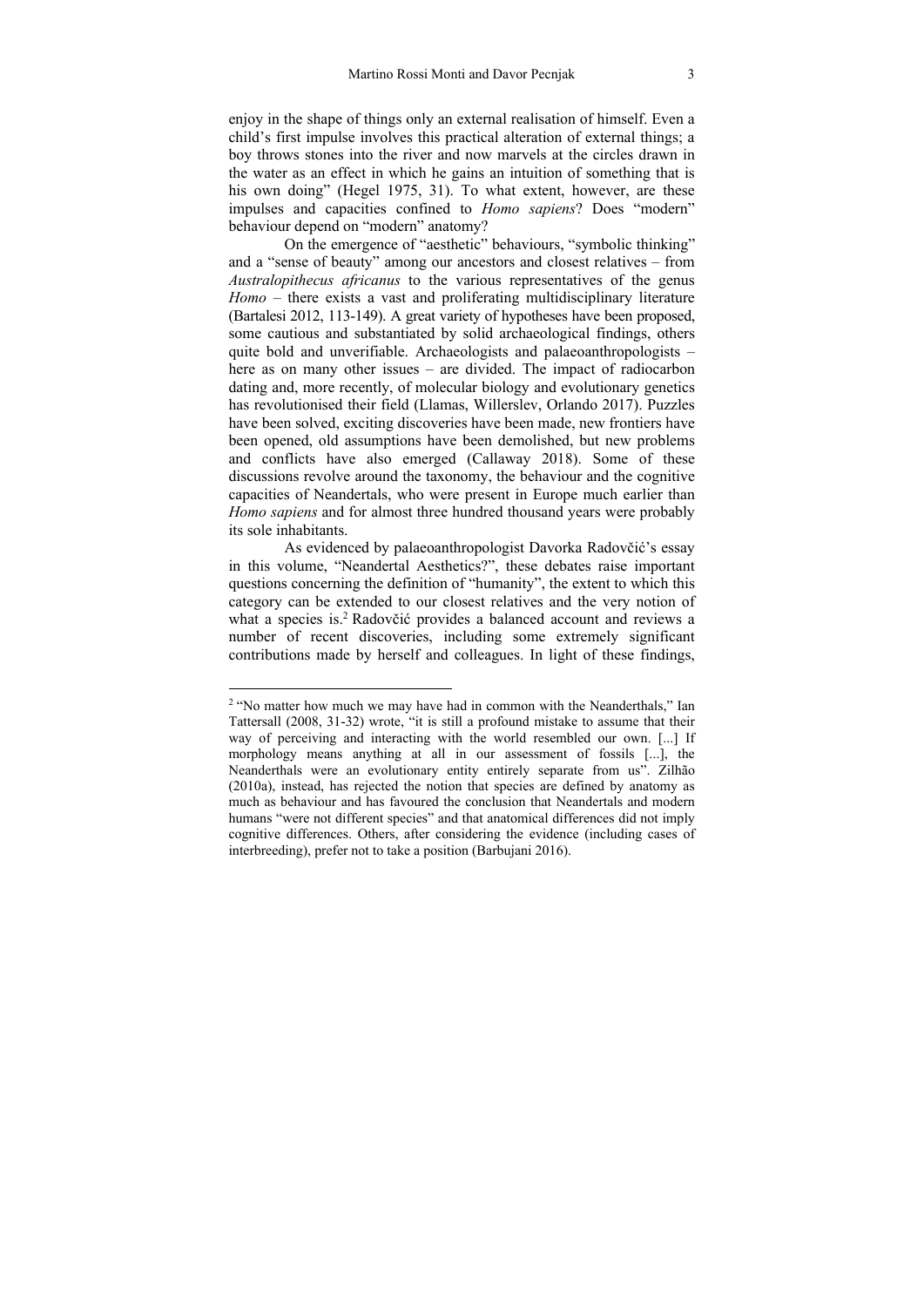she argues, it seems reasonable to imagine Neandertals as engaging in a number of activities and behaviours that, if found in a context associated with anatomically modern humans, we would not hesitate to call "symbolic" or "aesthetic": body painting, cave painting, interest in curiosities or "found art" (such as natural objects resembling human form or showing geometrical patterns) and manufactured body ornament. In fact, some of the evidence had been available for a long time but had been overlooked or quickly dismissed by researchers. This dismissal happened mostly because the way of looking at such evidence – or *not* looking at it – was informed by a deeply rooted image of Neandertals as dumb "simian" creatures, an image that Radovčić and others are committed to dismantling. Overall, her essay raises serious doubts about the legitimacy of inferring significant cognitive differences from different anatomical structures. But how different were Neandertals from "modern" humans considering that they belonged to the same genus? And to what extent did those differences – skeletal, anatomical, genetic – limit their cognitive and behavioural capacities?

Biologists speak of "convergent evolution" when organisms not closely related – such as mammals, birds or insects – independently develop similar features over time. These features are called "analogous" because they have similar form or function, but different origins; a classic example is the wings of bats, birds and insects. On the other hand, similarities between different species (which can also have different functions) are called "homologous" if they were present in their most recent common ancestor; a classic example is the forelimbs of mammals. In other words, homologous similarities are explained through common descent. However, homology is a very ambiguous and problematic concept, especially because similarities can be detected at various levels (molecular, morphological, developmental), and the same trait or structure can be homologous on one level, but analogous at another.<sup>3</sup> In other words, this terrain has become very uncertain.

In any case, the homology between the brains of the representatives of the genus *Homo* appears to some as a legitimate reason to infer that Neandertals and *Sapiens* shared certain cognitive abilities. But what happens when very distantly related animals – mammals, birds, insects – share some of these abilities? Can cognitive capacities "converge" in the presence of *different* anatomical and neural structures? This is precisely

<sup>&</sup>lt;sup>3</sup> Besides, traits are not immutable components passed on from generation to generation, but, like everything else in nature, change. Biologist Alessandro Minelli (2016) has therefore proposed a more flexible, "factorial" and "combinatorial" approach to homology. On these problems, see also Portera's essay in this volume.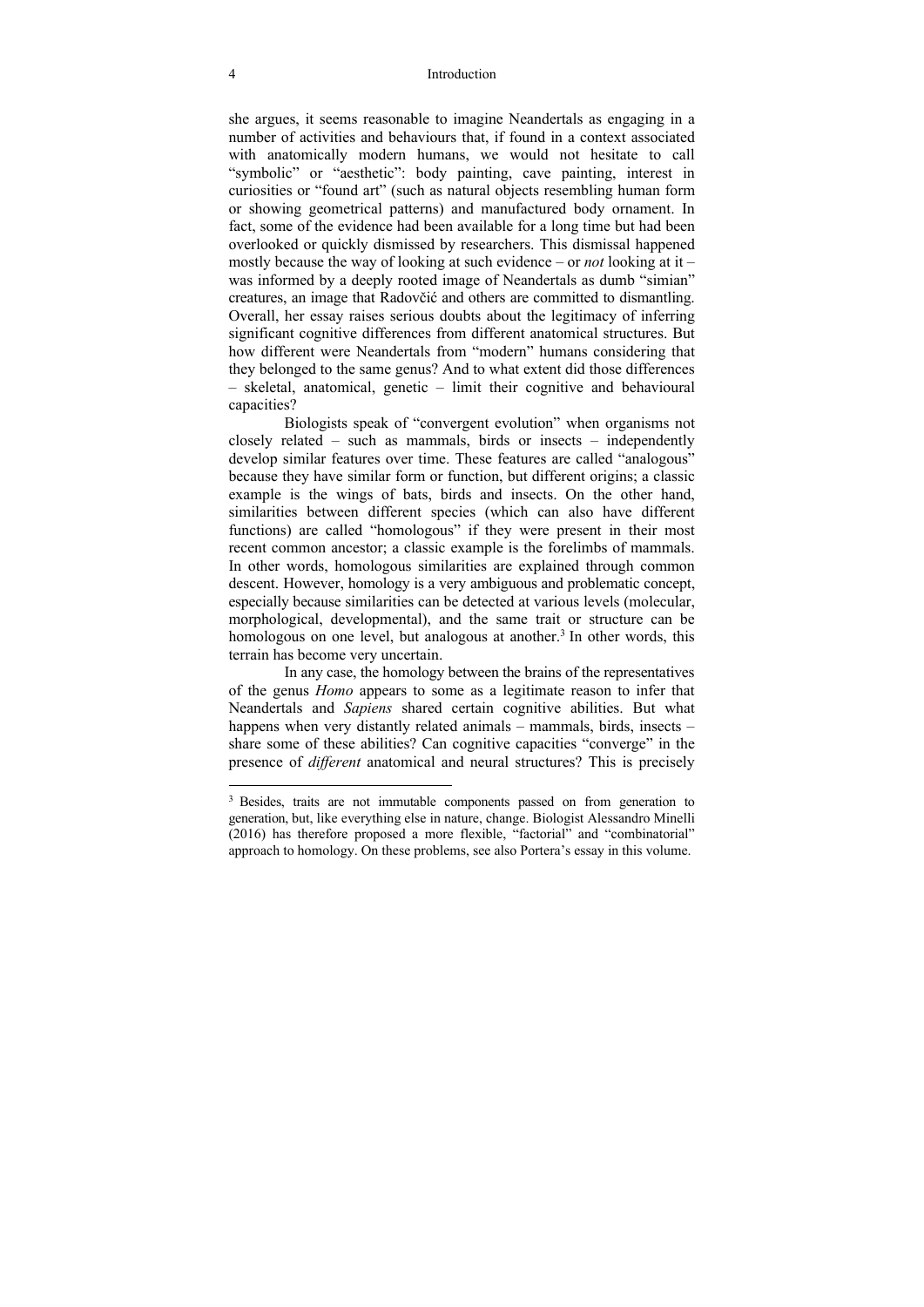what neuroscientist Onur Güntürkün and cognitive biologist Thomas Bugnyar (2016) have asked: when cognition converges, do brains also converge? Or is it possible that similar cognitive processes are generated by different brains? These very important questions bring us to the essays by cognitive biologist Leonida Fusani and philosopher Mariagrazia Portera.

Since Darwin, the natural sciences have inflicted numerous narcissistic wounds on the dearly held belief that a thick wall separates man from other animals. According to Frans de Waal, in the past 50 years of research on animal cognition and behaviour, that wall has been reduced to a piece of Swiss cheese: except for language, no "uniqueness claim" has so far survived unchanged. Tool use, tool making, culture, food sharing, theory of mind, planning, empathy and inferential reasoning have all been observed in wild primates and empirically tested (De Waal, 2015). Primates, however, are only part of the picture. Cognitive processes are being studied across the entire spectrum of the animal kingdom, from bees to pigeons, from spiders to dolphins (Wasserman and Zental 2006). These developments have run parallel to profound transformations in our knowledge of both the human<sup>4</sup> and the non-human brain.<sup>5</sup> In addition, the fruitful encounter between developmental biology and evolutionary biology – the so-called field of "evo-devo" – is currently changing our understanding of evolution.<sup>6</sup>

As for non-human animals, some astonishing developments in the past thirty years have characterised the study of birds' brain structure and cognitive skills (Vallortigara 2005; De Waal 2016). We know that birds have evolved in parallel with mammals for almost 300 million years; the news is that, according to many researchers, parts of their small and light brains seem to have evolved to perform some of the same cognitive tasks typical of the much larger and heavier brains of apes. Is this an example of "cognitive" convergent evolution? So far, mostly corvids and parrots have been tested, and they have proved to be extremely intelligent. But beyond demonstrating intelligence, since birds' brains *lack* a cortex, these results mean that one of the most entrenched dogmas of cognitive neuroscience, namely that higher cognitive abilities depend on the presence of cerebral cortex, seems to have been demolished (Güntürkün and Bugnyar 2016). No wonder birds have been called "feathered apes" (Emery 2016).

Some, however, question the legitimacy of such comparisons, arguing that they risk reducing other animals to "pale versions of us" (cf.

<sup>&</sup>lt;sup>4</sup> Edelman (1992); Kandel (2006); Doidge (2007); Mitchell (2018).<br><sup>5</sup> Rogers, Vallortigara, Andrew (2013); Menzel and Eckoldt (2016).

 $6$  Lamb and Jablonka (2008); Minelli (2009); Pievani (2016).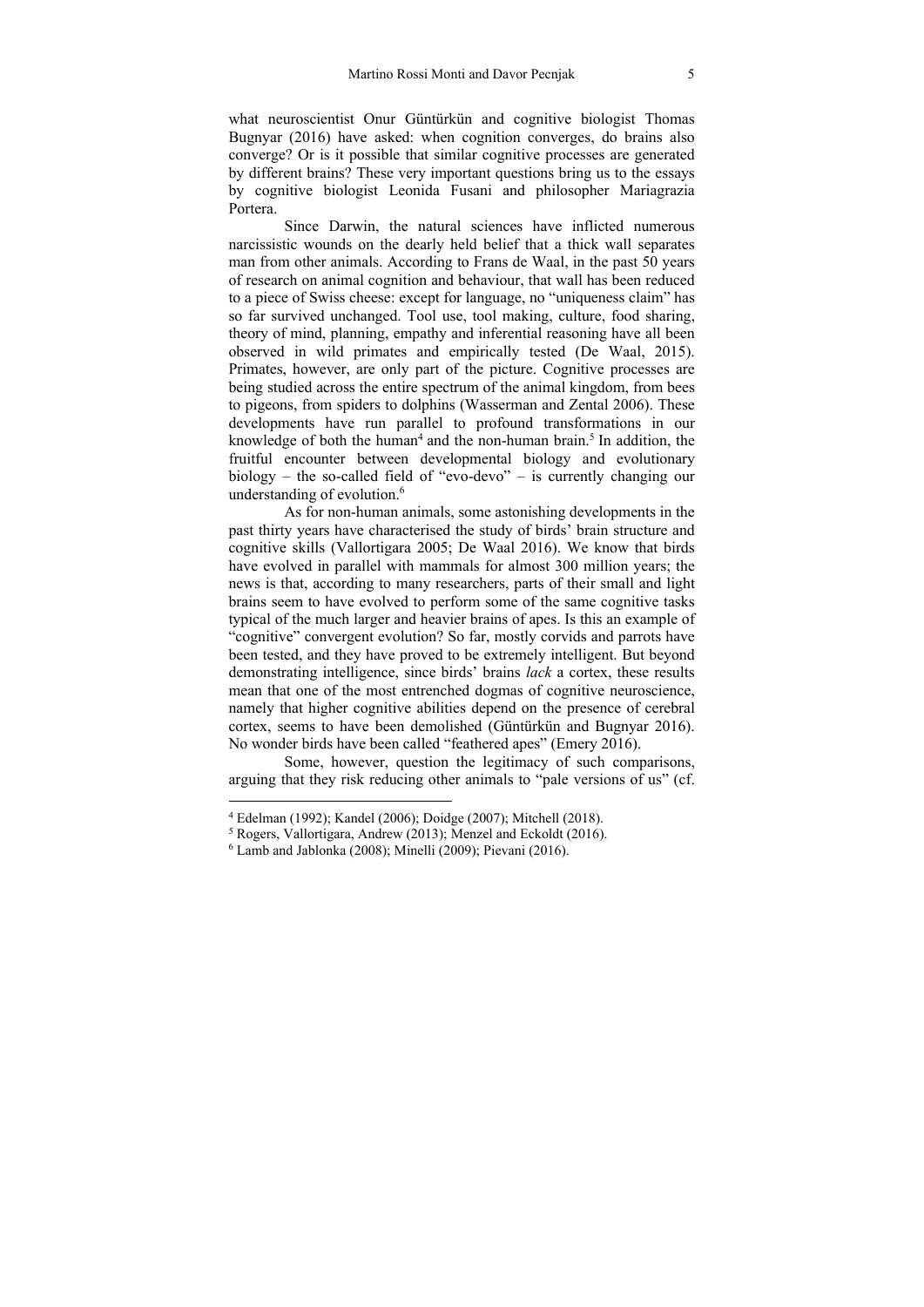Portera in this volume). However, it is equally true that if our tendency to anthropomorphise other animals can make us blind to their "otherness", the spectre of anthropomorphism can be evoked each time we want to preserve our sense of superiority over them. Whatever the case, the increasing evidence of a continuity between us and them shows the futility of relying on rigid dichotomies, as if it were possible to identify clear-cut boundaries between nature and culture, or between the presence and absence of cognition, emotion, or consciousness (Panksepp and Biven 2012; cf. LeDoux 2012). The problem, for De Waal, is that we "keep assuming that there is a point at which we became human. This is about as unlikely as there being a precise wavelength at which the colour spectrum turns from orange into red". What we are, instead, is most probably "one rich collection of mosaics, not only genetically and anatomically, but also mentally" (De Waal 2015).

The implications of all these developments for our topic are profound. Leonida Fusani's essay, "The Quest for a Biological Concept of Beauty", discusses the possible relationship between the evolution of ornaments and the development of an "aesthetic sense" in animals, particularly in certain species of birds. Fusani, however, does not indulge in the kind of reckless generalisations or all-embracing explanations sometimes propounded by other scientists. His pragmatic, bottom-up approach only allows for hypotheses that can be empirically tested. Most importantly, his quest for a "biological concept of beauty" is not an attempt to establish whether specific animals share supposedly unique human abilities; rather, it points to the difficulty of explaining away some of the most extravagant combination of ornaments simply as indicators of fitness.

The birds in question – Australian bowerbirds, Papuan birds of paradise, Central- and South-American manakins and others – are known for their extremely elaborate courtship displays, which include spectacular "dances", exhibition of brilliant colour patterns, modification of size, song, and sometimes meticulous arrangements of special "courts" or "arenas" for the show; only the best performers are chosen by females for mating. Darwin's idea – later rejected by most biologists – was that certain traits are preferred because they are aesthetically pleasing to females. For him, birds were "the most aesthetic of all animals" and shared a "taste for the beautiful" with humans. Fusani is much more cautious, but nonetheless he is not prepared to reject the whole theory. With some important qualifications, he harks back to Darwin and suggests that females' evaluations and choices of potential mates are based on a "holistic impression of the display" – a kind of gestalt perception – rather than on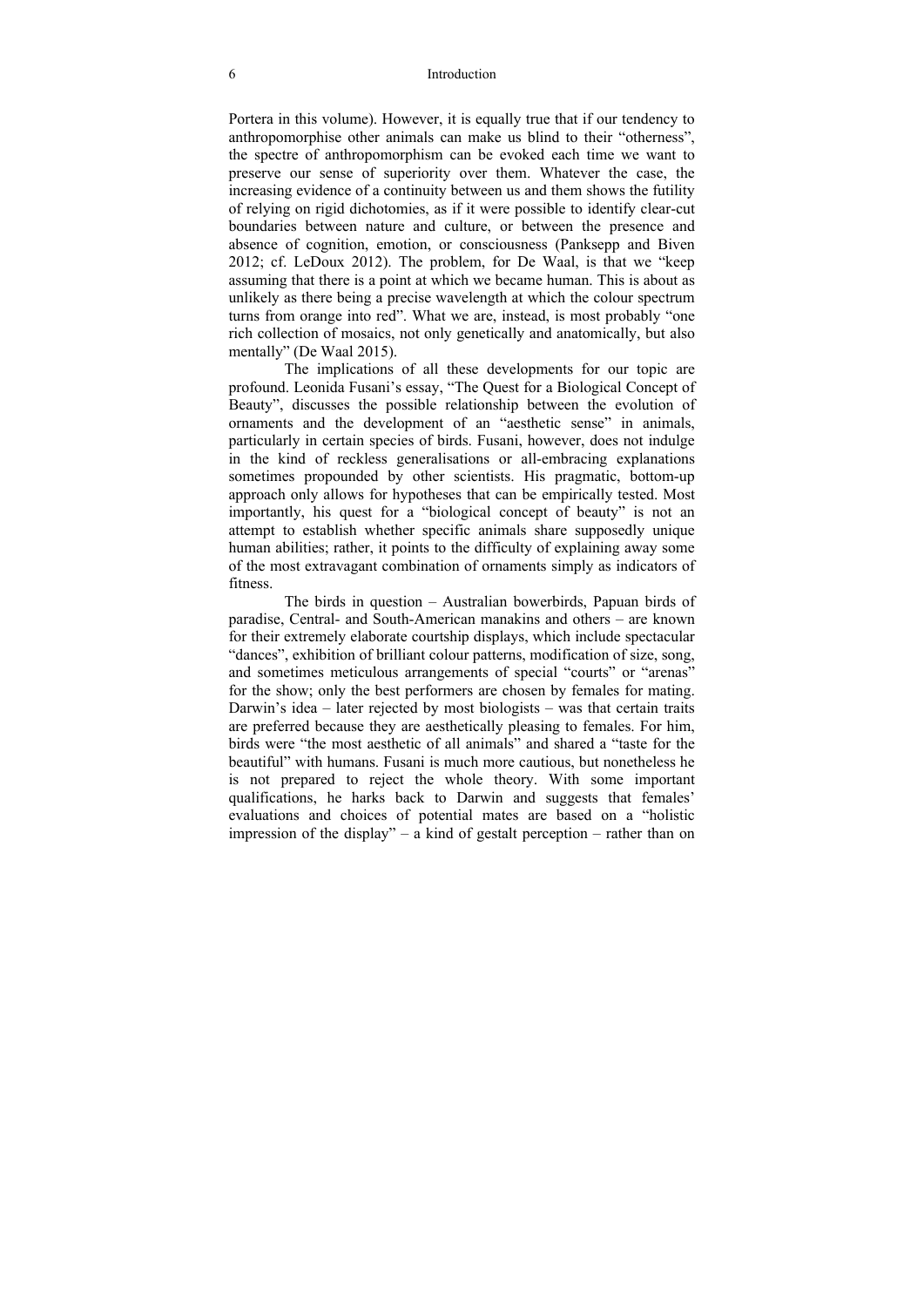preferences for individual traits. The challenge ahead – now that we know that similar perceptual and cognitive abilities do not necessarily depend on similar neural structures – is to develop testable hypotheses to study these animals' evaluation processes and their neural underpinnings.

In her rich and nuanced essay "Animal Aesthetics? Promises and Challenges of a Comparative Research Programme in Aesthetics", Mariagrazia Portera shows no particular fondness for the "just-so" explanations popular among evolutionary psychologists. It is often said, for example, that our shared preference for savannahs over other types of landscapes derives from the fact that our African ancestors found more chances of survival in that habitat. For Portera, this line of reasoning is evidence of too narrow an approach to the problem of "the aesthetic" and its evolutionary history. By the same token, simply conflating "beauty" with what is most "adaptive" or "useful" will not take us very far, especially when these kinds of problems are not tackled from a truly interdisciplinary perspective. Combining insights and results from different disciplines, Portera suggests instead that we treat the much discussed category of the aesthetic not as a "monolithic trait" shared by this or that species – either human or non-human – but rather as "mosaic" of different components and capacities that might have followed different evolutionary pathways.

This conceptualisation presupposes a comparative, bottom-up approach to the problem, predicated on the fact that all life forms on Earth ultimately descend from a single ancestor. Such an approach, however, does not necessarily entail a reckless extension of human qualities to other animals – although the risk always exists, as Portera is careful to note. On the contrary, it requires isolating the "building blocks" of aesthetic capabilities and identifying their distribution among non-human animals and along the phylogenetic tree. Indeed, continuity does not imply identity: the fact that our aesthetic abilities, like any other human trait, are "rooted in a nonhuman past" does not mean that there are no uniquelyhuman aspects to them – nor does it exclude the existence of uniquely*non*-human aesthetic capabilities.

The next essay introduces us to the domain of neuroscience proper. In the first part of "Neuroaesthetics and Experimental Aesthetics: An Interdisciplinary Approach to Aesthetic Experience?", neuroscientist Francesca Siri emphasises some of the problems and pitfalls generated by the new discipline of "neuroaesthetics", especially as concerns the study of "beauty". In the second part, she delineates an alternative experimental approach to art and aesthetic experience which, rather than focusing on the elusive concept of beauty, sees the body-brain relationship as the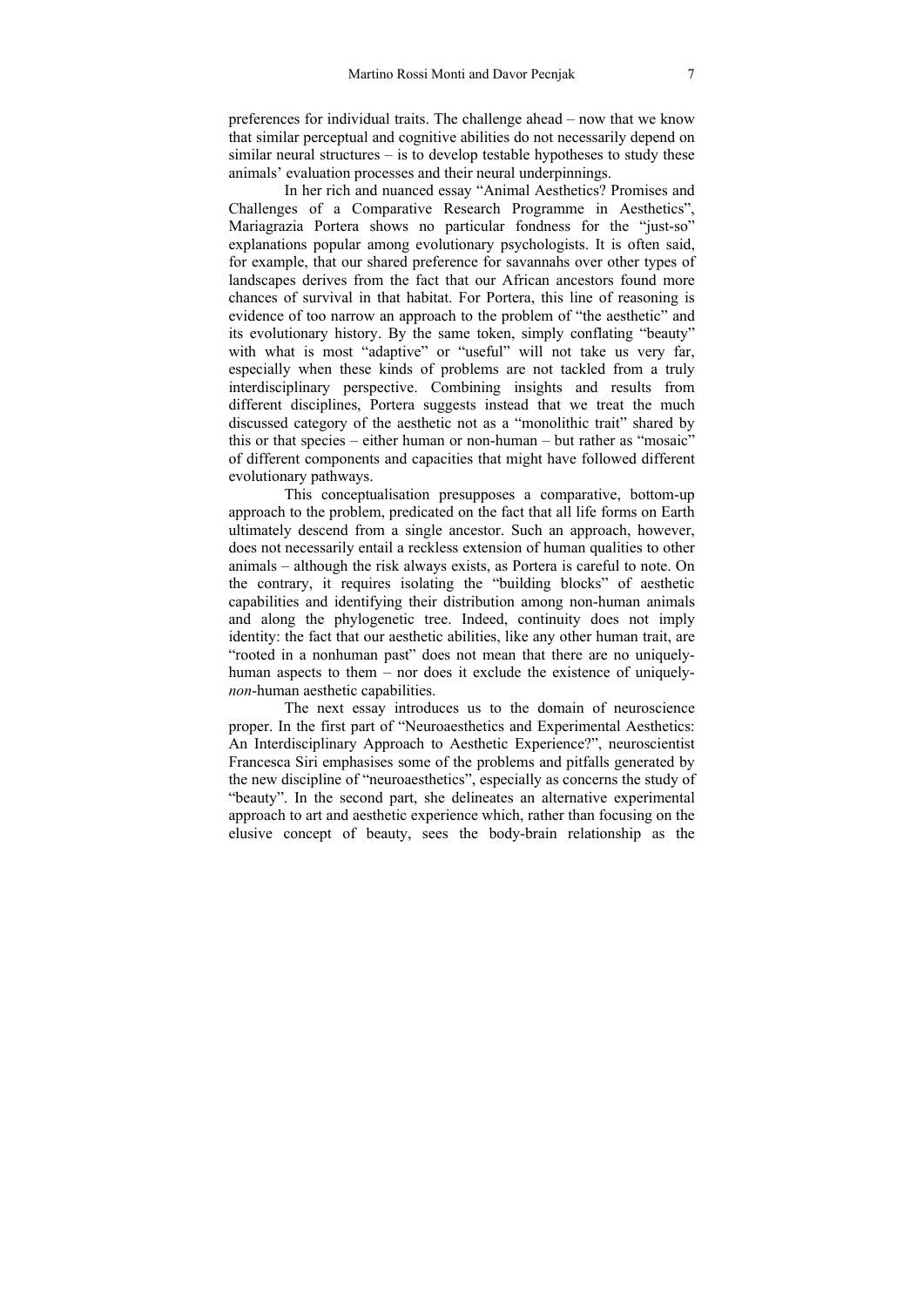inescapable factor connecting the making of images and their reception. This way of framing the problem is typical of so-called "embodied" approaches, which are gaining a certain currency among cognitive scientists. What are these approaches like?

Today, as neuroscientist Vittorio Gallese has repeatedly observed, nearly all cognitive scientists present themselves as "monists" and "physicalists".7 Nevertheless, they continue to draw a clear-cut division between cognitive-linguistic processes and sensory-motor processes – in other words, between the mind and the body. "Classical cognitivism sees the body as an appendix of little or no interest for decoding the supposed algorithms reportedly presiding over our cognitive life", Gallese wrote with philosopher Valentina Cuccio (Gallese and Cuccio 2015). The problem is that, for a variety of reasons, we are much more willing to see ourselves as *occupying* a body rather than as *being* one. Our narcissistic tendency to keep the immateriality of mental processes separated from the materiality of the corporeal ones is a very convenient and reassuring way to preserve the "mind" from any evolutionary continuity with the animal world. Embodied approaches, instead, see things differently: the self is first of all a *bodily* self, and the mind is *incarnated*, so to speak. In this view, our mental processes, our way of experiencing the external and internal world and of organising this experience linguistically, our sense of identity, together with the way we interact with others, are profoundly rooted in the body, often at an unconscious level. Giacomo Rizzolatti, Gallese and others are investigating this phenomenological level of experience empirically through a variety of ingenious tests and experiments.

For Siri, an approach to aesthetics as that chosen by the various strands of neuroaesthetics is too narrow and too focused on finding neural correlates of aesthetic experiences, thereby neglecting many important factors, such as the role of bodily processes, historical and social contexts and individual variability. This critique also applies to the experimental study of "beauty", which presents serious obstacles: an almost intractable variety of definitions of beauty and of their scope of application, the noncoincidence between the domains of beauty and art, differences in aesthetic behaviours and levels of brain activation and huge variation in the cultural, social, epistemic, subjective and historical factors that mediate our experience of art and beauty. Given these shortcomings, the alternative, bottom-up approach of experimental aesthetics described by Siri prefers to be agnostic on the definition of beauty and art. Siri draws instead from the

<sup>7</sup> This means that they reject any form of dualism between the body and the mind and that they view all mental processes as fundamentally physical processes.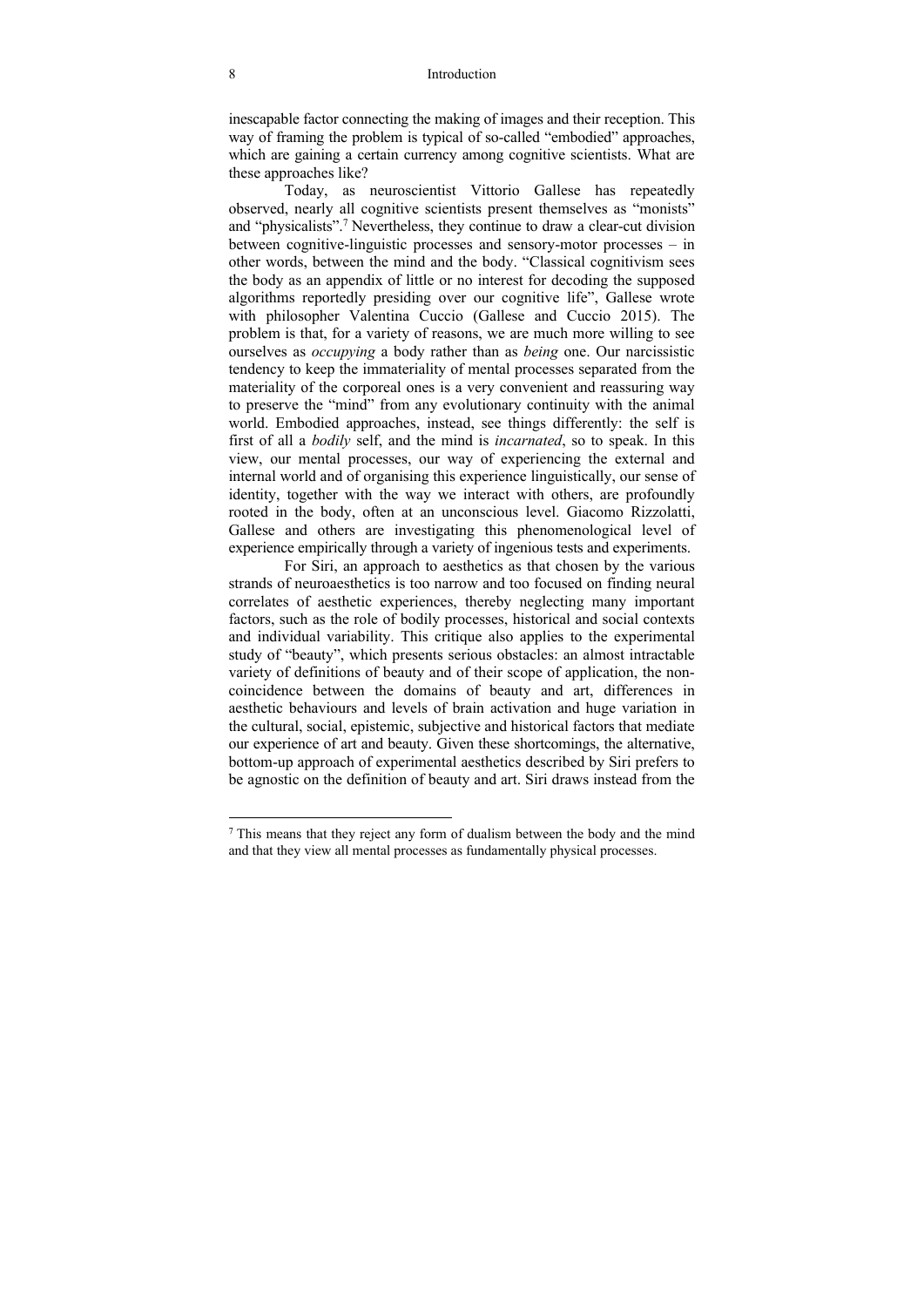research of Gallese (her PhD supervisor), Rizzolatti and colleagues on the motor system and "mirror neuron system" in macaques and humans, which gave rise to the theory of "embodied simulation".

In its aesthetic version, the theory of embodied simulation  $$ which Gallese has formulated and tested in a constant dialogue with humanistic scholars – relies on the profound interconnectedness between the visual and motor system of the brain ("mirror" neurons discharge both when a certain action is executed and when it is observed). The theory argues that our basic level of response to images and works of art involves a kind of corporeal and empathic "resonating" with their intentional and emotional content. This apparently applies even to abstract art; for example, Lucio Fontana's cuts or Jackson Pollock's paint drippings seem to invite in the viewer an inner "simulation" of the artist's creative movements. This elementary form of reception, Siri insists, does not underestimate the importance of cultural, historical and personal factors, but, rather, provides a framework to consider them. Therefore, she seems to suggest, whatever beauty is – and perhaps we will never know – the study of its appreciation should not neglect the role of the body-brain's "sensorimotor involvement".

#### **3. Chasing beauty**

The next four essays provide examples of the different ways in which the notion of beauty can be addressed from a *philosophical* perspective. In general, philosophers tend to focus on the conceptual aspects of problems rather than on the historical or cultural ones. What really matters, to them, is usually the content of a philosophical claim, not the context in which it is made. From this perspective, a question like "What is beauty?" does not necessarily require the qualification "When?", "Where?" and "For whom?". Past theories or arguments tend to be discussed and revived if useful to present preoccupations (Popkin 1992; Rossi 1999). In fact, ideas and cultural productions in general do not entirely "dissolve" in their historical and social context, because they can contain elements that – due to their abstraction, universality or connection to the human condition – transcend that context and can therefore be translated, understood and enjoyed across different cultures and epochs. Philosophers are interested in the universality of ideas, historians in their context-specific individuality, whereas intellectual historians try to negotiate the uncertain frontier between the two (Minogue 1981, 544).

As for "beauty", at least since the time of Pythagoras, certain questions tend to reappear in different forms and contexts, while some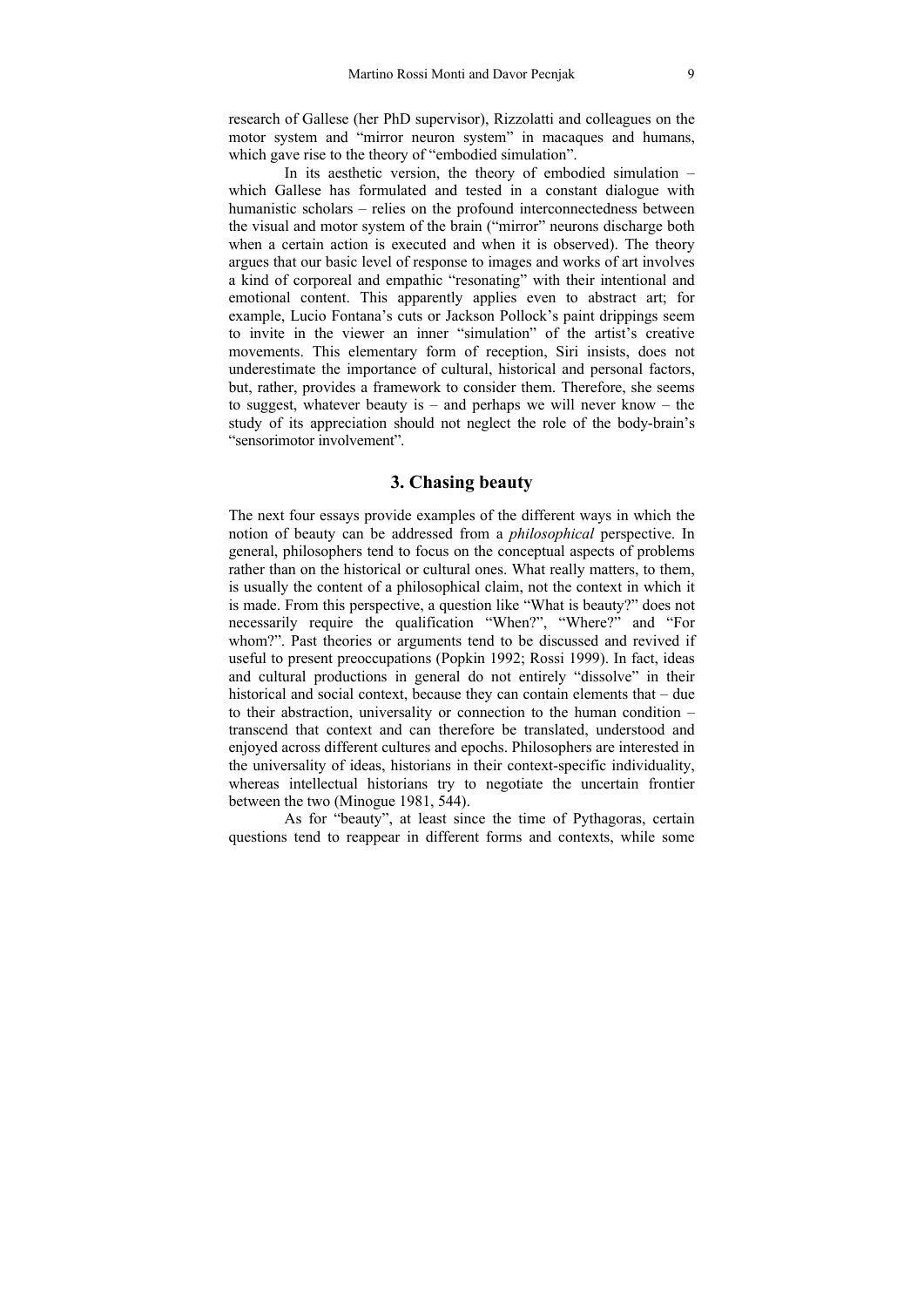ideas or theories prove strong enough to resist or adapt to new situations. Classic philosophical dilemmas include: is beauty subjective – a matter of personal state – or objective – assessed against a universal standard? In other words, is beauty in the object or in the eye of the beholder? Is it confined to what can be seen and heard or are there other kinds of beauty – intelligible, moral, spiritual, divine? Is beauty grasped or judged by reason or by senses only? Is it a simple or complex property? Is it rational or irrational? Is it explainable or inexpressible? Does it depend on symmetry and proportion of the parts or on other mysterious qualities? Is it the result of rules or of their violation? Is it related to usefulness or to its absence? Is it the object of desire or disinterested contemplation? Is it a necessary property of works of art?

From an historical perspective, however, questions such as these were (and are) addressed in many different ways, depending on various contexts and philosophical traditions. Their recurrence, moreover, should not make us blind to the fact that words such as "beauty", "art", "nature" and others can take on very different meanings depending on those contexts and traditions, while the possibility to ask (and answer) certain questions – and not others – is also tied to historical and social factors. The association between "beauty" and "art", for example, is in large part a modern phenomenon (Kristeller 1951; 1952; Konstan 2014, 3-5, 179), while modern conceptions of "natural" beauty are profoundly different from ancient ones (D'Angelo 2001; Bondí, La Vergata 2014). In addition, even within the same context, methods, assumptions, styles, goals and conclusions can be extremely various. Some philosophers appeal to the authority of reason, others to that of the senses. Some describe or analyse; others prefer to be allusive or even obscure. Some construct grand theories or complex arguments; others rely on intuitions and immediate experience. Some ask questions; others propose solutions. Some aim at clarifying and simplifying problems; others prefer to complicate matters. Some are annoyed by contradictions; others are fascinated by paradoxes and enigmas. Some interact with other domains of knowledge; others categorically refuse to do so, and so on.

This variety of approaches is also reflected in current philosophical studies of beauty, a popular topic nowadays. Depending on their background and style, their authors normally do one or more of the following: present and defend their own definitions and theories (usually by discussing, rejecting or integrating those of other philosophers), tackle a series of individual problems connected to the main one (usually by recalling historical examples or discussing everyday situations), "interrogate" past thinkers or traditions or act as their conveyors, construct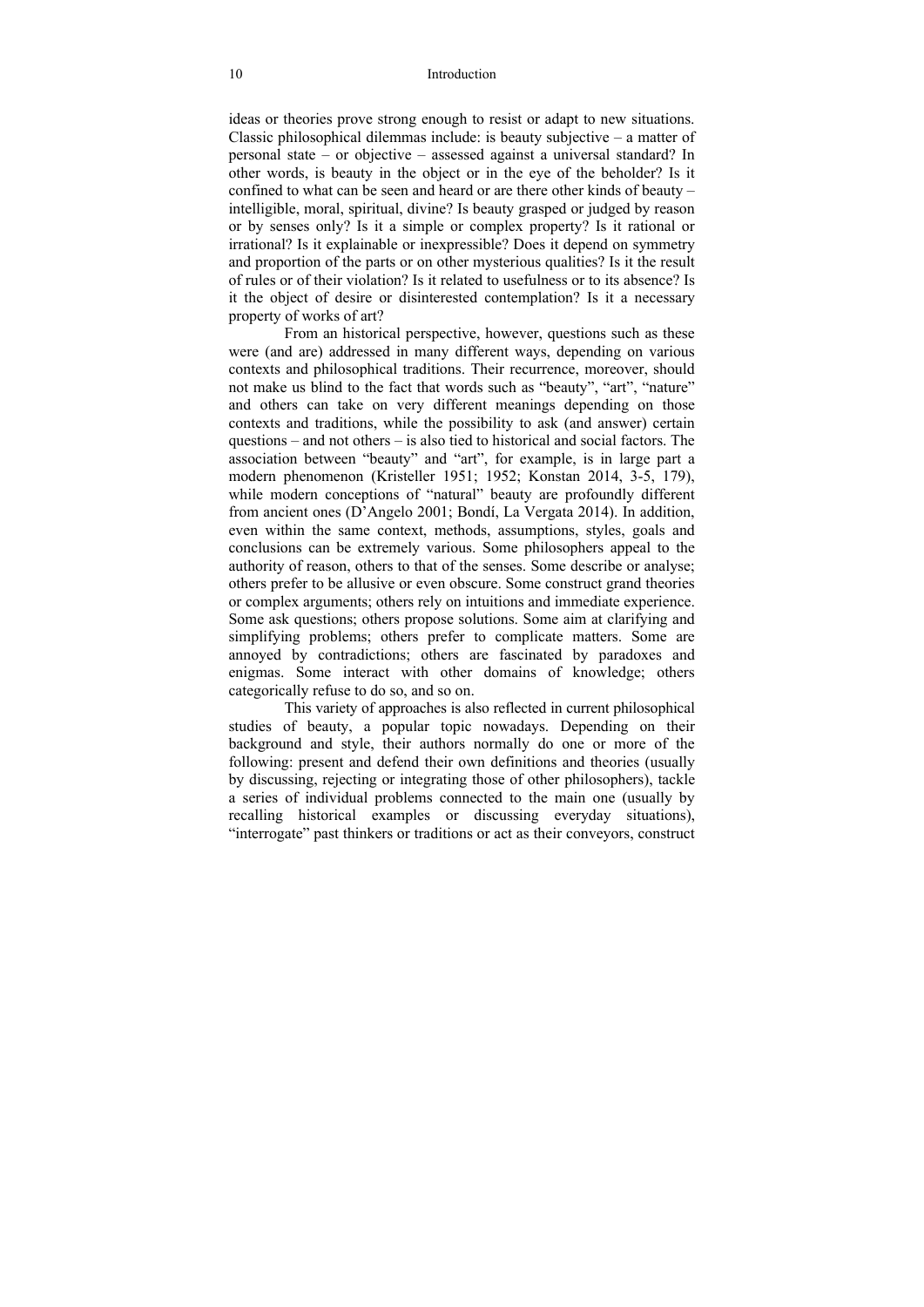philosophical histories, dialogue with the sciences and discuss their results or philosophical implications, gather together personal impressions or "meditations", offer diagnoses of our time or engage in various forms of social criticism and academic activism<sup>8</sup>

From different perspectives, many philosophers have come to the conclusion that it is no easy matter to establish what beauty is or consists of; one may try to identify the necessary and sufficient conditions for an entity to be called "beautiful", but it seems beauty ultimately escapes these efforts due to its enigmatic nature.<sup>9</sup> It is, so to speak, both a simple and a complicated quality: sometimes it is straightforwardly detected, sometimes it requires careful assessment and examination. Much has been written by philosophers of art in the analytic tradition about the problem of "aesthetic properties" and their distinction from non-aesthetic ones: the former, it is commonly argued, "supervene" on the latter, that is, they "emerge" from them (Sibley 1959; Levinson 1984; Matteucci 2008). Beauty, however, is usually considered to hold a special status among aesthetic properties (Zangwill 2003). In most cases, it is said, beauty is a property we grasp with our senses – it is perceptual. However, it seems that it is also an aesthetic property of a higher order. Take, for example, Thomas Aquinas' (1225-1274) idea that we tend to call beautiful those entities that show properties such as harmony, right proportion among their parts and clarity. But of what do harmony, clarity and right proportion consist? To clarify this question, consider a figurative painting. Aquinas' properties can be detected in the ways in which certain objects and events have been specifically arranged on the canvas; looking more closely, painted objects and events consist of particular patches of colours and their relations, while colours themselves have their own chemical composition. One can therefore say that there is a hierarchy of aesthetic properties, and that even aesthetic properties simpler than harmony, balance or colour patches consist, ultimately, of non-aesthetic properties.

Non-aesthetic properties relevant for comprehending beauty, however, need not be only physical properties; they can also be, for

<sup>8</sup> Some recent examples: Zangwill (2001); Danto (2003); Givone (2003); Menninghaus (2003); Armstrong (2004); Desideri (2004; 2011); Sartwell (2004); Nehamas (2007); Cheng (2008); Liessmann (2009); Scruton (2009); Levinson (2011); Heller (2012); Zeglin Brand (2013); Garelli (2016); Han (2018); Mancuso (2018). See also the multidisciplinary essays in Liessmann (2010) and Hösle (2013). For crosscultural perspectives, see Higgins, Maira, Sikka (2017).<br><sup>9</sup> One of the co-editors, Davor Pećnjak, thinks that beauty comes from the Triune

God who is in itself beautiful (see Hill 2005, 224-227) and that we can still, or should, discern the concept of beauty through Aquinas' starting notions.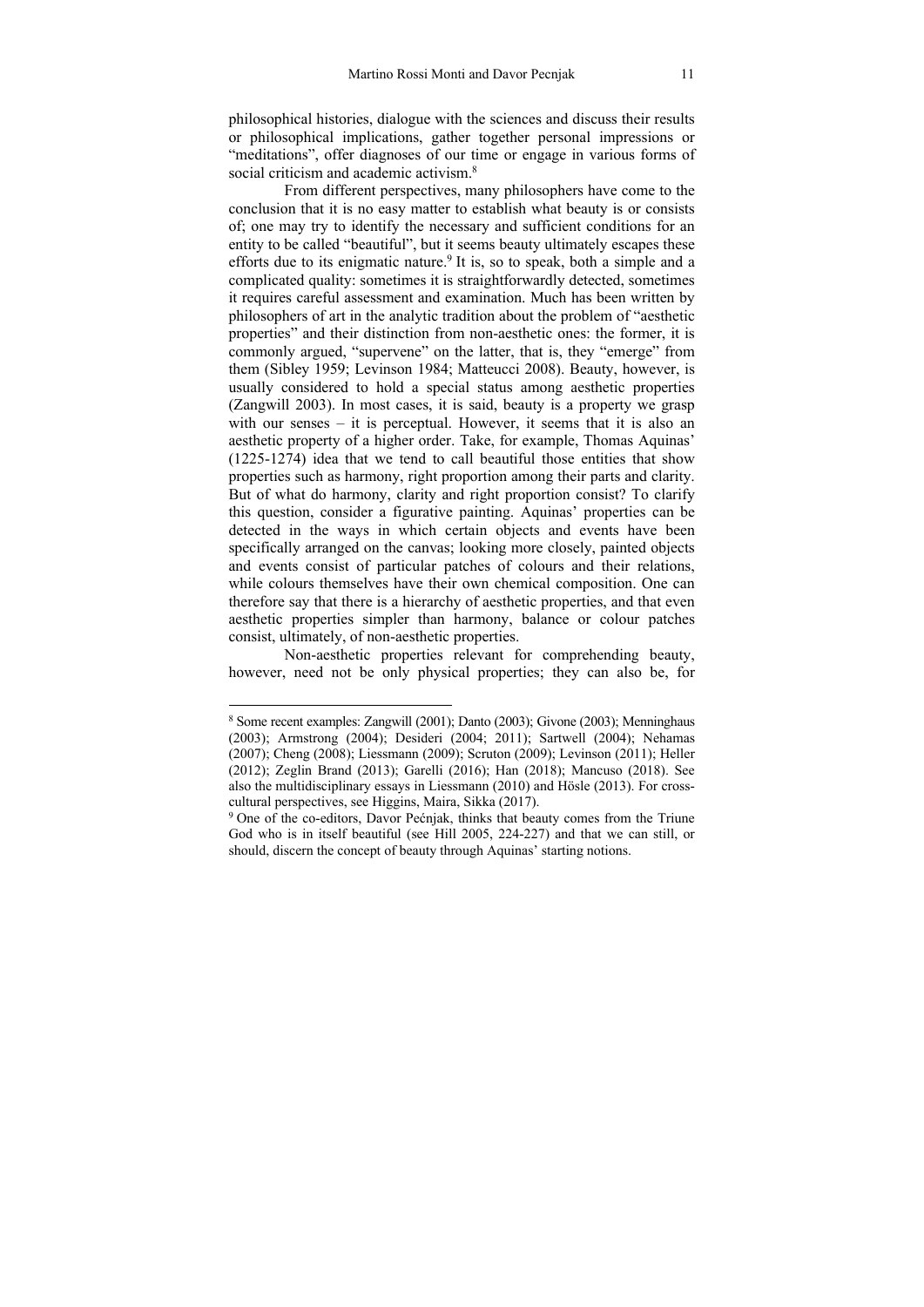example, the history of how the work was made or knowledge about the details of objects and events depicted in the work. On the other hand, if beauty can be grasped mostly by perception, then there must be a perceiver to sense it. It may be that qualities of the perceiving apparatus or process in the perceiver also contribute to calling something beautiful. Still, there are branches of fine art, like poetry and literature, which are not primarily, or not at all, perceptual; still, these works have many formal and cognitive characteristics that, taken together, make them beautiful. So, non-aesthetic properties relevant to beauty can be relational, cognitive, and historical, for example. In this view, beauty appears to supervene on both aesthetic and non-aesthetic properties; further, both objective and subjective factors are relevant in disclosing what beauty is (Pećnjak 2019).

In the Anglo-American tradition, starting in the 1960s, philosophers with an interest in aesthetics have dedicated a great deal of attention to the problem of art and its definition. For many, the domain of aesthetics came to coincide with the domain of art. However, most of these discussions deliberately excluded aesthetic or perceptual criteria from proposed definitions. No wonder that the notion of beauty, which had played a central role in most theories of art at least since early modern times, went through a decline in the course of the 20th century. This neglect was in part a consequence of the cultural influence of avant-garde movements, which, in the early 1900s, openly rejected the aesthetic ideal of beauty – and the bourgeois society that venerated it – in favour of a demystifying and politically-oriented art aimed at generating shock, repulsion and outrage.

Throughout much of his work, American philosopher Arthur C. Danto (1924-2013) certainly contributed to the philosophical decline of beauty, insisting that what distinguishes works of art from other things is not their appearance or specific aesthetic qualities, but rather their meaning, which can be accessed only by an intellectual and historicallygrounded process of interpretation and criticism. However, in his late years, Danto modified his views on this issue. In fact, since the 1990s, there has been a sort of revival of beauty, and not just within analytic circles. Matilde Carrasco Barranco's essay, "Beauty and Art Criticism: A Proposal from A.C. Danto", discusses Danto's place in this revival and, more particularly, his reintroduction of the relevance and usefulness of the concept of beauty for art and art criticism. Danto's proposal has faced several objections. Carrasco Barranco reviews these objections and tries to meet them, defending a "feasible employment" of the concept of beauty in art criticism. In doing so, she underlines some of the shortcomings of Danto's position, including his too simplistic notion of beauty and his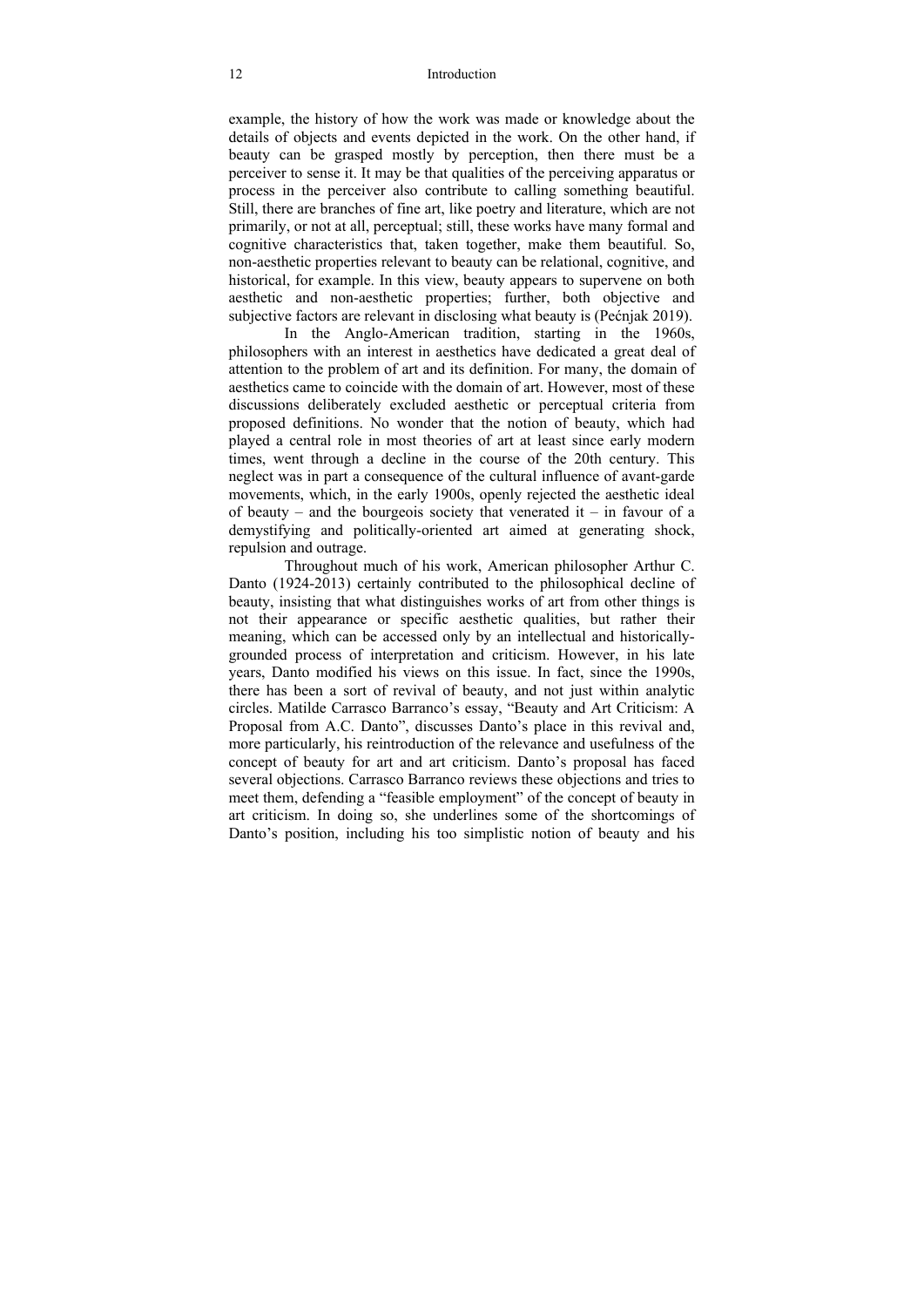neglect of the role played by extra-aesthetic factors – cultural, conceptual, historical – in its appreciation.

Taking a different approach in her essay, "Beauty and Literature: a (non)Problematic Relation?", Iris Vidmar Jovanović argues that the appreciation of beauty is an "automatic, instinctive reaction" rather than the result of a specific attitude or form of attention: beauty is "felt, not calculated". She makes this claim in the context of a discussion of the relationship between beauty and literature, stimulated by the fact that we often experience a "tension" between our lived experience of the "beauty" of certain literary works and our difficulty in explaining and articulating the nature of such beauty.

A growing number of interdisciplinary studies has presented our tendency to produce stories (both oral and written) and to immerse ourselves in these imaginary verbal worlds as rooted in our evolved biological and social nature (Dissanayake 2000; Carroll 2004; Cometa 2017). Vidmar's approach is different, and more in line with analytical approaches. She seeks a theory that accounts for "what it is that we respond to when we find literary works beautiful". Her focus is mostly, though not exclusively, on written poetry. Some philosophers believe that poetry achieves beauty somewhat analogically to visual or audible arts, namely through manipulation of linguistic elements that elicit very vivid visual images or melodic elements through certain rhythms, rhymes and sounds. But these theories do not sufficiently explain why literary works in general can be beautiful. In fact, one can find many examples that do not exhibit the aforementioned properties but are still considered beautiful; on the other hand, even poems capable of eliciting images can be considered beautiful on some other grounds. All forms of literary art, poetry included, manipulate language in order to present certain contents; this manipulation is done in propositional form. Therefore, for Vidmar, it is primarily the cognitive aspect of literary works that explains the sense of beauty: "what matters is not that the work delivers true propositions, but that it engages one in a process of (re)thinking, reconsidering and reflecting upon certain issues that it presents".

Jarno Hietalahti's essay brings us to a different realm altogether. In "Can Humour Be Beautiful? A Conceptual Analysis", he examines whether, at some level, humour can be deemed "beautiful". Hietalahti understands humour as an umbrella term covering a variety of phenomena such as farce, satire, irony and jokes. Among the three classic traditional explanations or "theories" of humour (Lippitt 1994; 1995; 1995a) – that of incongruity, that of superiority and that of release – he subscribes to the first, according to which humour is triggered when, in particular situations,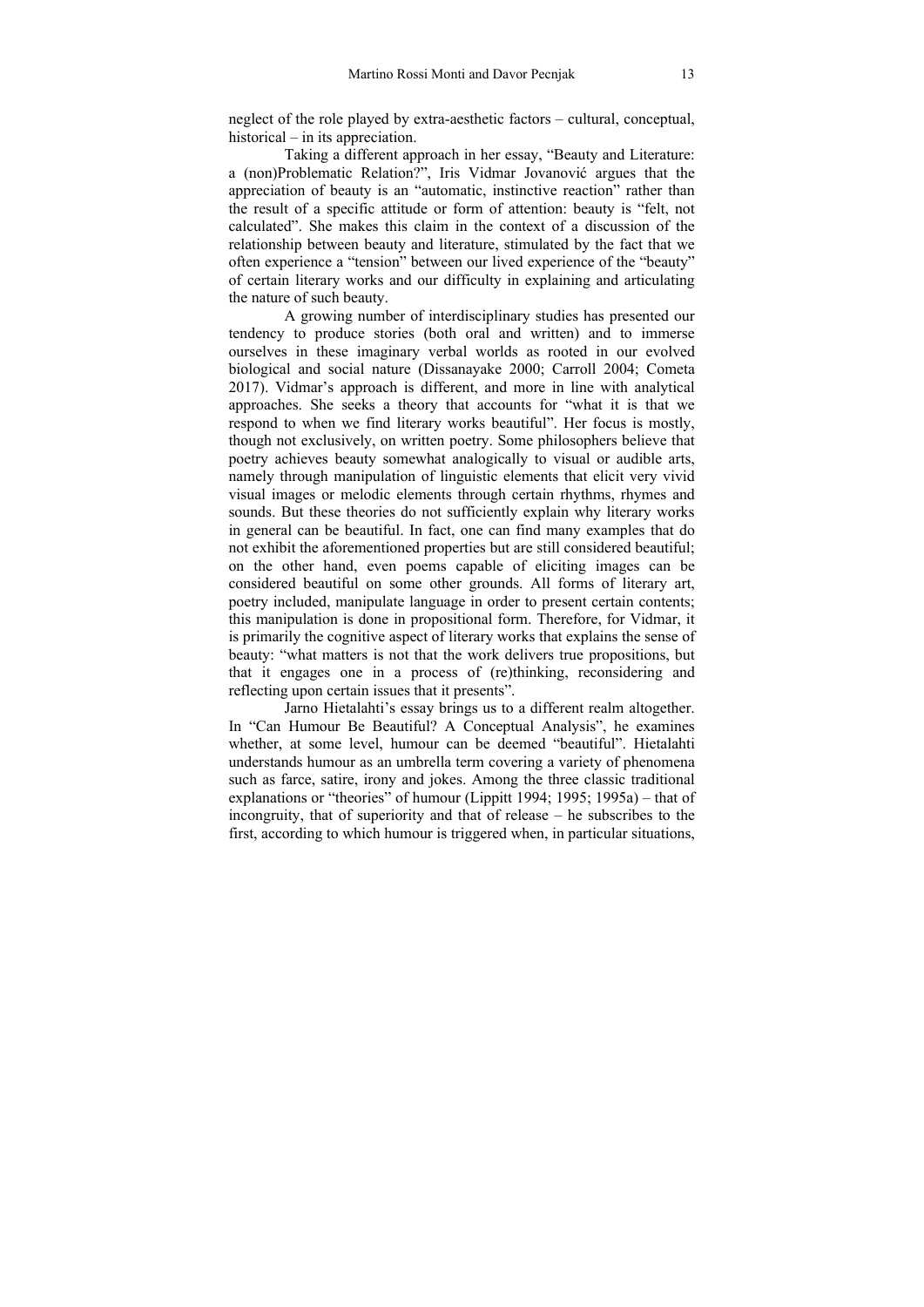we perceive a mismatch, a paradox or a contradiction, so that reality does not meet our expectations. But what does this have to do with beauty? In fact, humour and laughter have been traditionally associated with its opposite, as he recalls relying on Aristotle's idea that the ridiculous is a "species of the ugly".

Hietalahti's examples could be easily integrated by drawing from Christianity's strong "antigelastic" currents (*gelao* in Greek means "to laugh"), in which the unrestrained bodily manifestation of laughter reflected the spiritual deformation brought by  $\sin$ ,<sup>10</sup> to be contrasted with the silent inner joy of the saint or the blessed (Casagrande 2005). For Hietalahti, however, Western civilisation (along with other civilisations) has more to offer than these pessimistic views. In fact, appealing to humanistic ideals, and relying on Schiller's theory of the "play drive", he argues for a possible harmonisation of beauty and humour, in which humour becomes the "mirror of the beauty of humanity", a beauty grounded on the painful awareness and acceptance of our imperfection and finitude. There is nothing funny in the world for a perfect creature, Hietalahti repeats with Charles Baudelaire (1821-1867). Despite the ambiguity and potential risks of humour, he believes that, when grounded on humanistic values, it can be a force that "holds humanity together" and contributes to a "beautiful life".

It has often been remarked by scholars in aesthetics that classical and medieval ideas of beauty underwent significant changes in the modern era. With the gradual collapse of the old image of the universe, associations of beauty with order, symmetry, rationality, completeness and immutability have given way to associations with disorder, infinity, irrationality, mutability and haziness. From an all-embracing concept, beauty has been confined to the domain of the aesthetic (or the cosmetic). From a property of the cosmos or of reality itself (a "transcendental" in the medieval sense – see Pouillon 1946), it has become a property of art. Rationality and intellectual appreciation have given way to instinct or sensible perception – beauty is now "felt". Objectivity has been replaced by subjectivity and "taste". According to this view, these transformations

 $10$  Take, for example, the words by the theologian Gregory of Nyssa (ca. 335-394) CE) quoted by Stephen Halliwell in his masterly study on Greek laughter from Homer to Late Antiquity: laughter, Gregory writes, is "madness", and has no rationality or purpose. It involves "an unseemly bodily loosening, agitated breathing, a shaking of the whole body, dilation of the cheeks, baring of teeth, gums and palate, stretching of the neck, and an abnormal breaking up of the voice as it is cut into by the fragmentation of the breath" (Halliwell 2008, 9; cf. Minois 2000).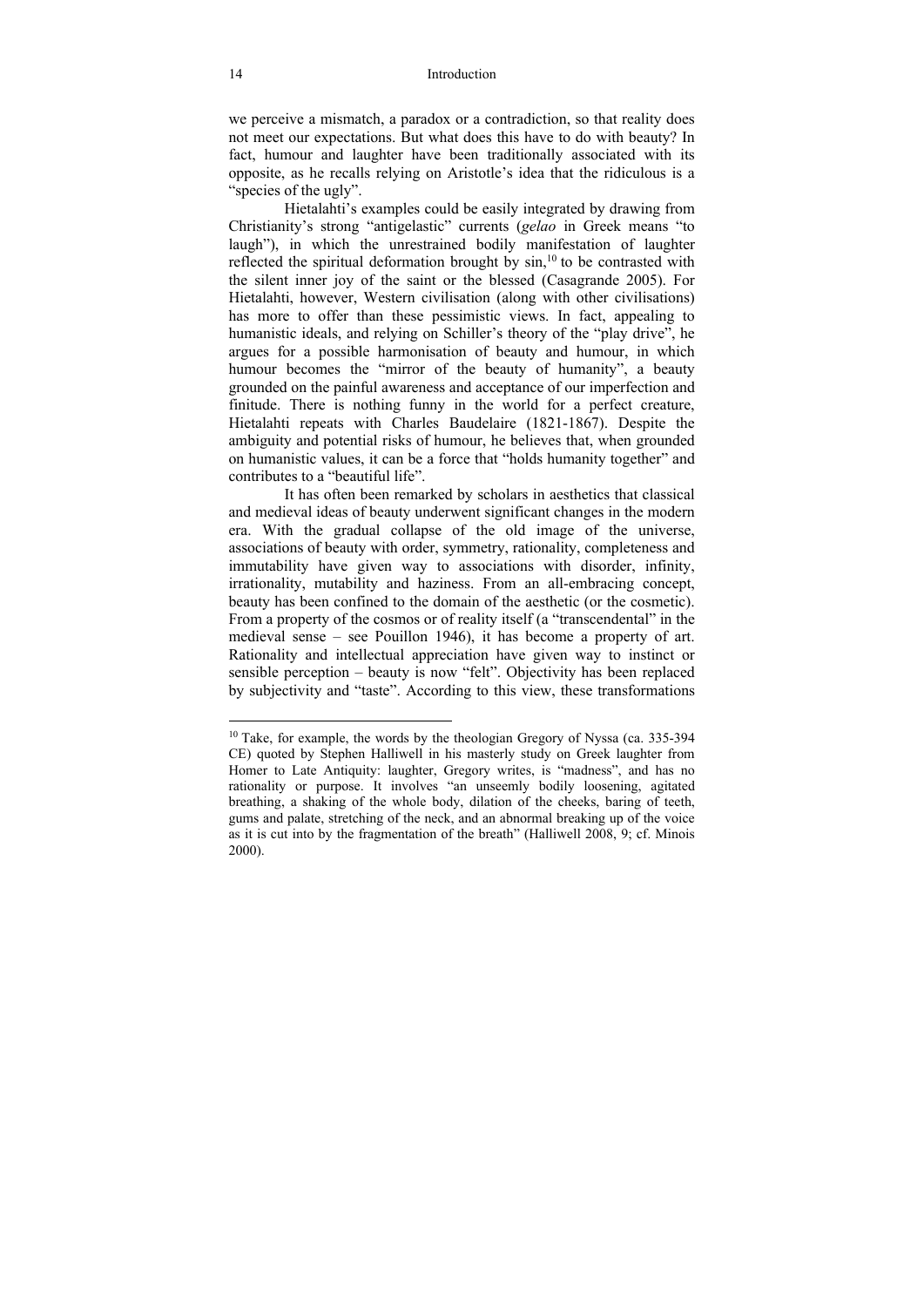have led to a progressive marginalisation and decline of the once glorious notion of beauty (Tatarkiewicz 1980; Bodei 1995); in many cases, they have been seen as part of a more general process of social, anthropological, natural, and cultural impoverishment or degeneration brought about by modernity and its typical manifestations: science, technology, and capitalism. With the "mechanisation of the world picture" brought by modern science on the one hand (Dijksterhuis 1961; cf. Garber and Roux 2013), and the advent of industrialisation, modernisation and mass society on the other, diagnoses of a progressive decline, disappearance, commodification, banalisation or desacralisation of beauty in its various forms became common currency among intellectuals and artists of various stripes and backgrounds. In this context, beauty has either become an object of nostalgia, has been repudiated as a lie, has become the ultimate source of meaning or has been invested with messianic and redemptive functions.

This brings us to the essay on "The Appearance of the Beautiful: An Essay" by anthropologist Christoph Wulf, which is a rich and intense philosophical discussion of the fate of beauty in a disenchanted world. After its divorce from the domain of truth, goodness and cosmic order, Wulf argues, beauty has lost its privileged position. What has become of it in such a world? The answer is that beauty has been reduced to mere "appearance": "an invention, a product of chance, or a vain lie". After the "death of God", the most ambiguous aspects of beauty – its connection to the ugly, the repulsive, the terrifying – have come to the fore, as in the poetry of Baudelaire. Friedrich Nietzsche (1844-1900) has described beauty as a narcissistic lie that helps humanity to survive the tragedy of life. The aestheticisation and standardisation of everyday reality made possible by technology and design have further impoverished beauty, thereby increasing its demand.

Faced with this rather despairing picture of the modern world, Wulf thinks that a "privileged access" to beauty is offered not so much by rational interpretation or detached contemplation, but rather by our mimetic capabilities, which are inborn to us and find a variety of expressions. Mimetic processes (to which Wulf has devoted many studies) combine "receptivity" and "productivity" and act as a bridge between the subject and the world. Wulf is by no means unaware of the ambivalence, moral neutrality and potential danger of such dynamics. However, he believes that in the aesthetic domain – as in other domains – mimetic behaviour can be creative and generate *new* meanings, while at the same time being capable of approaching and "assimilating" beauty without forcing it into ready-made cognitive frameworks, but rather leaving intact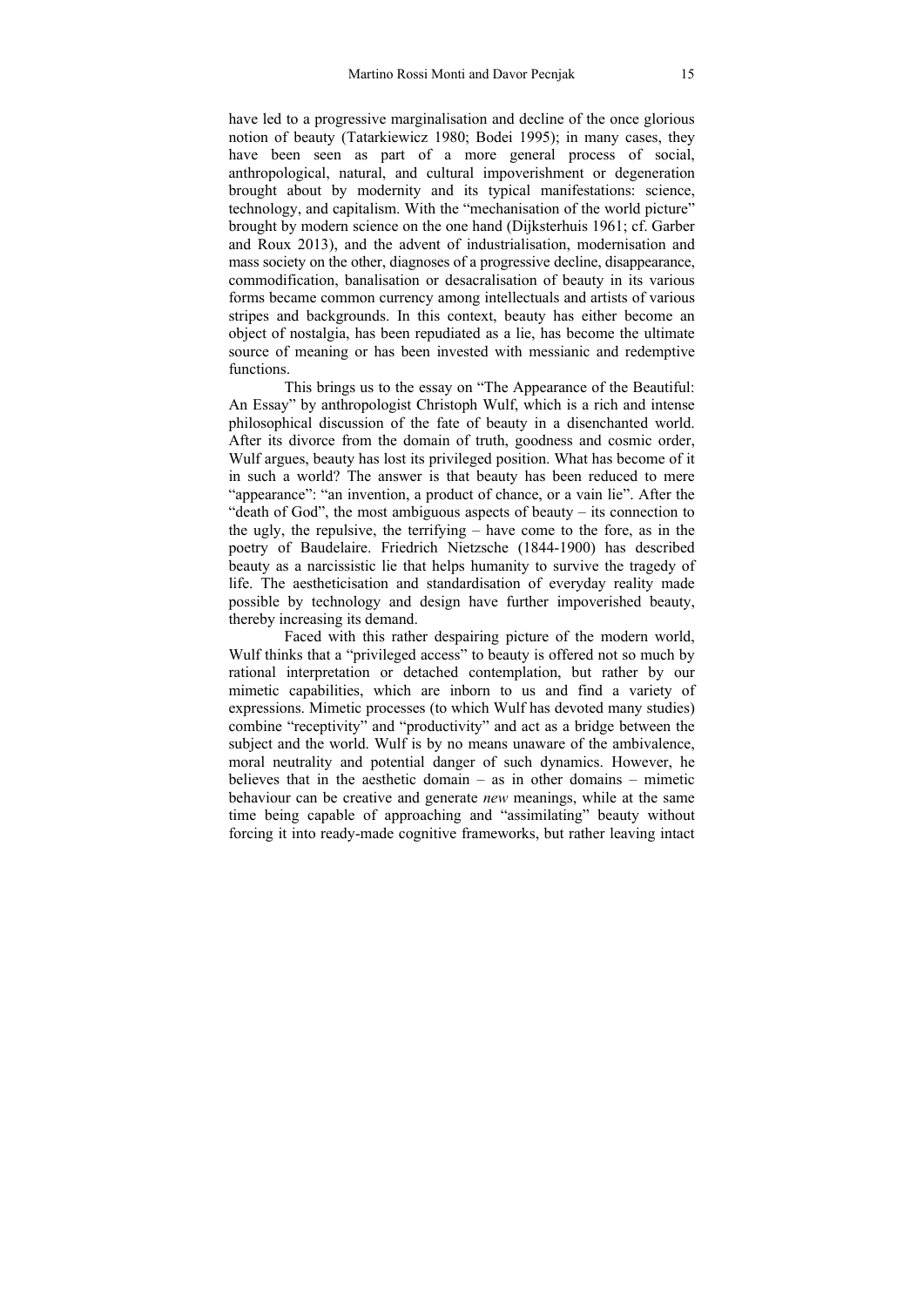its "enigmatic" character of "appearance". If, as Paul Valéry (1871-1945) wrote, "beauty may require the servile imitation of what is indefinable in things", it is also true, for Wulf, that such imitation produces a surplus of meaning originally not expressed in the model.

#### **4. Reviving the past**

The last three essays are more historically oriented. Rather than constructing philosophical theories, historians try to reconstruct what other people in the past did, thought and said and their reasons for doing so. Their object of study is not so much what seems relevant to them in the present, but what seemed relevant to *other* human beings who inhabited other cultural worlds. In doing so, they try to remove the patina of obviousness surrounding our ideas, values, habits or institutions, and remind us that things change and that we do not inhabit the eternal present imagined by many philosophers and scientists. As they explore these past "foreign countries", historians – like anthropologists – struggle to adopt unfamiliar points of view and to "bracket" or forget, as far as possible, their present assumptions (Lovejoy 1939; Rossi 1999).<sup>11</sup>

The first historical exploration discusses a rather neglected Renaissance debate over what constituted the most fundamental elements that made music beautiful or ugly. At least since the times of Pythagoras and Plato, music had been assigned meanings and functions quite different from those we are familiar with today. Music – or, rather, its mathematical structure – was commonly seen as a reflection of the cosmic harmony established by God and ruled by numbers (Spitzer 1963). The study of musical numerical proportions, which was part of the medieval university curriculum, was supposed to disclose the rationality and the harmony governing the various aspects of reality. As such, it was also a way to ascend to God. As a science of numbers, "music" had to do with the concord between sounds as much as with planetary revolutions, the rhythm of the seasons, the relationship between the body and the soul or that between the bodily humours or the four elements. Ideas about the harmony of the world, the "music of the spheres" and about God as a "supreme musician" enjoyed great fortune in the West and were also

<sup>&</sup>lt;sup>11</sup> For some historical studies on Western notions of beauty see, in general, Tatarkiewicz (1980); Eco (2004); Seubert (2015). On antiquity and late antiquity: Neri (2004); Porter (2010); Konstan (2014). On the Middle Ages: Pouillon (1946); Eco (1986); De Bruyne (1998); Carruthers (2013). On Renaissance and modern times: Panofsky (1960); Jäger (1990); Ames-Lewis and Rogers (1998); Vigarello (2004); Prettejohn (2010); Di Felice, Hendrix, Bossier (2019).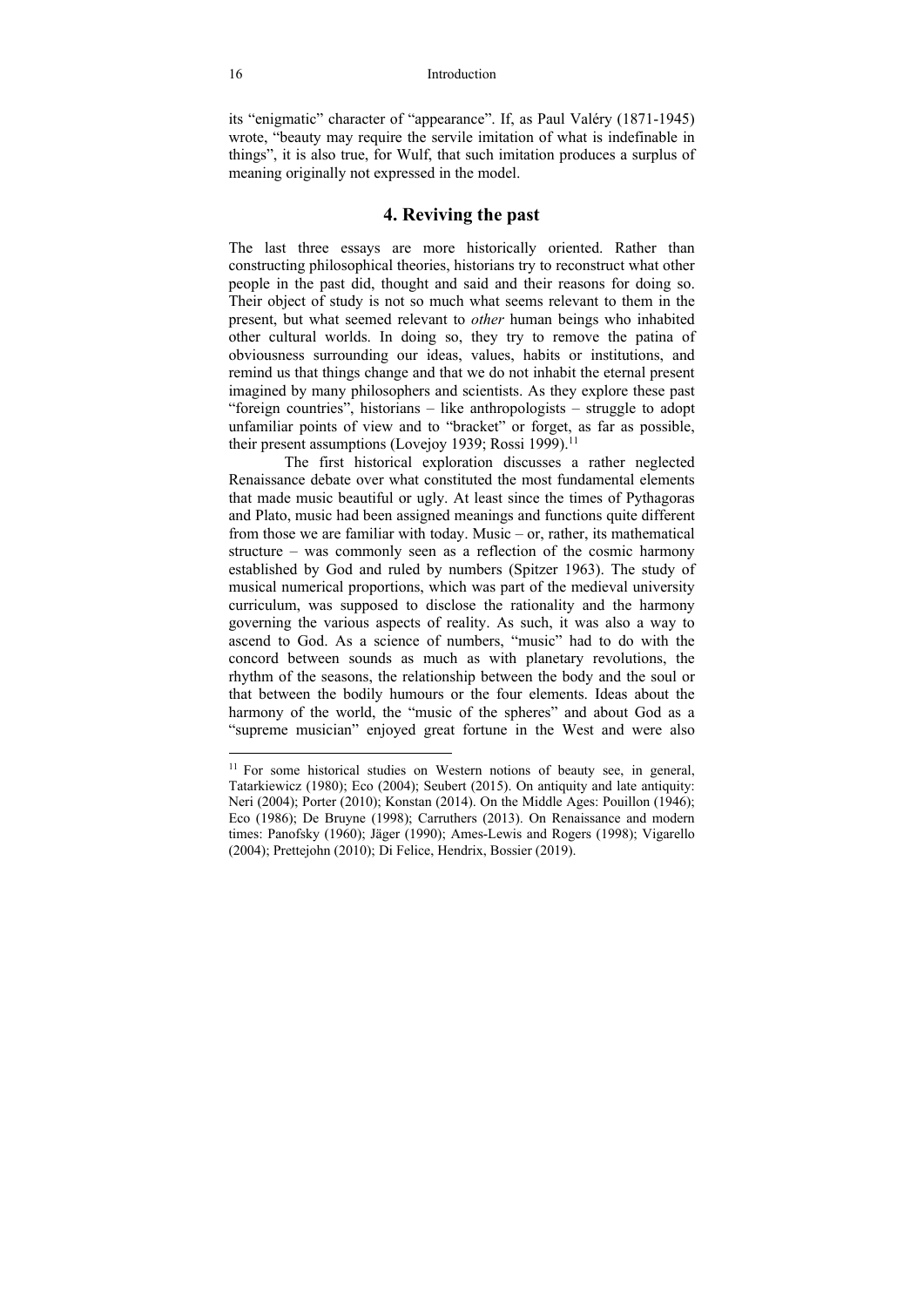present in some of the protagonists of the scientific revolution (Fabbri 2003). In this context, for many, the beauty of music resided more in its abstract mathematical structure than in the arrangement of sounds or their pleasant effects on the listener. The sensual beauty of music or song could be seen as a means to foster devotion or mystical ascent but could also be feared or condemned due to its seductive and irrational power. As it has been argued, Augustine's (354-430 CE) inner conflict about the dangers and the benefits of music was to become characteristic of much of the Middle Ages (Fubini 2002, 70).

However, in the Late Middle Ages and especially during the Renaissance, an increasing attention was devoted to the practical, concrete aspects of music and its emotional and ethical effects (Page 1989; Palisca 2006). These developments run parallel to the gradual secularisation of music and the emergence of a passive audience as distinct from the religious community actively participating in liturgical music. The reemergence of ancient musical theories also played a very important role. Historian of philosophy Luka Boršić's essay, "The Petrić-Bottrigari Controversy Over Tetrachords: A Renaissance Debate on the Basis of the Musically Beautiful", illustrates an important aspect of this changed atmosphere. Boršić examines an intricate dispute between the composer and polymath Ercole Bottrigari (1531-1612) and the philosopher Francesco Patrizi (1529-1597). The controversy, like others at the time, revolved around the tuning system. Boršić provides an impeccable account of the technical aspects of the question – which will certainly be appreciated by musicians and historians of music – but is careful to place it in the context of the Renaissance rediscovery of ancient Greek musical texts. Particularly important in this respect was the late rediscovery of the music theory of Aristoxenus (ca. 375-after 320 BCE), a famous pupil of Aristotle (384-322 BCE), whose *Harmonic elements* were translated into Latin by Antonio Gogava in 1562 (Palisca 1994). Contrary to the Pythagorean tradition, Aristoxenus did not subordinate music to mathematics, but believed that the criterion of musical beauty resided in the "discerning ear" rather than in abstract mathematical ratios. Boršić shows how Patrizi was Aristoxenian in his understanding of musical intervals as linear distances rather than numerical ratios; this characteristic, however, was in patent conflict with his Pythagoric-Platonic leanings. So why did he reject the arithmetisation of music? The answer is perhaps connected to his theory of space: "his unwillingness to endorse the mathematisation of music," Boršić argues, "may reflect his understanding of numbers as merely products of thought, not constitutive or explanatory of the natural world".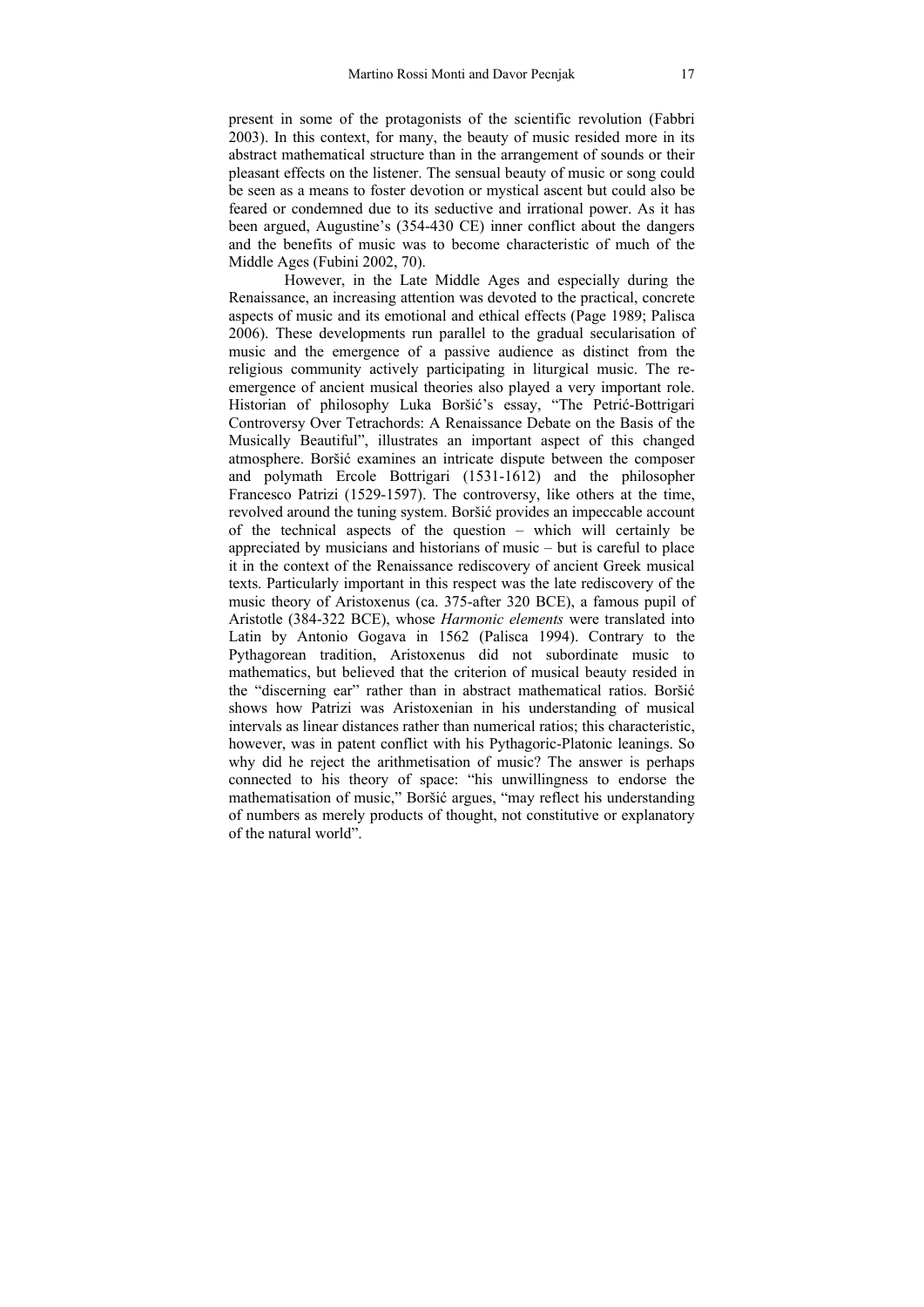The idea that visible beauty is a reflection of  $-$  and a possible gateway to – a higher, invisible and divine beauty is a very old and powerful one. In Western civilisation, its first fully articulated expression is found in Plato's *Symposium*. Plato (ca. 429-347 BCE) presents this kind of beauty as both the source and the culmination of all other forms of beauty, which are hierarchically placed along a ladder that ascends from the lowest to the highest, from corporeal to intellectual beauty up to the incorporeal domain of supreme beauty. In a context of mostly homoerotic love, sexual desire for bodily beauty is ultimately transcended and transfigured, as the lover climbs the ladder, into enjoyment and contemplation of "beauty itself". To this beauty Plato attributes precisely all the characteristics that visible and material beauty does *not* have: eternity, immutability, completeness, purity, non-relativity, immateriality, unity, autonomy and self-containedness (*Symp*., 210e-211b). The message is clear: however attractive, *any* particular form of beauty is limited and imperfect, and must be progressively discarded in order to reach the only true and divine beauty.

In another of Plato's dialogues, the *Phaedrus*, the emotional shock caused by looking at the face of a loved one is connected to the painful loss of the beatific state enjoyed by the soul *before* its fall into a body. To experience the beautiful, therefore, is to be nostalgically reminded of that previous condition, in which the soul blissfully contemplated and possessed the highest beauty of all (of which the beautiful face is just a pale reflection). In yet another dialogue, the *Timaeus* (29a-30d), Plato presents the harmony of the cosmos as an image of the beauty of its intelligible model and of the goodness of its divine maker.

The fortune and emotional grip of these ideas was (and remains) immense: properly adapted, they can be found in a great variety of traditions, from Hermetic to Neoplatonic, Jewish, Christian, and Islamic mysticism. Already in Plotinus, however, we can see a tendency to rarefy and de-eroticise personal beauty, as well as an increased attention to the beauty of the cosmos. 12 Not surprisingly, this trend is also typical of Christianity. But what happened to Plato's quite Greek insistence<sup>13</sup> on beauty as an object of love and desire? What was the Christian reception of this element? What problems did it arouse considering the very different attitudes of Christians and Platonists toward the body and its fate

 $12$  Neri (2004), 92-95. On the Neoplatonic spiritualisation of bodily beauty and its Christian reception see Rossi Monti (2018).

<sup>13</sup> Cf. Most (1992); Neri (2004); Konstan (2014).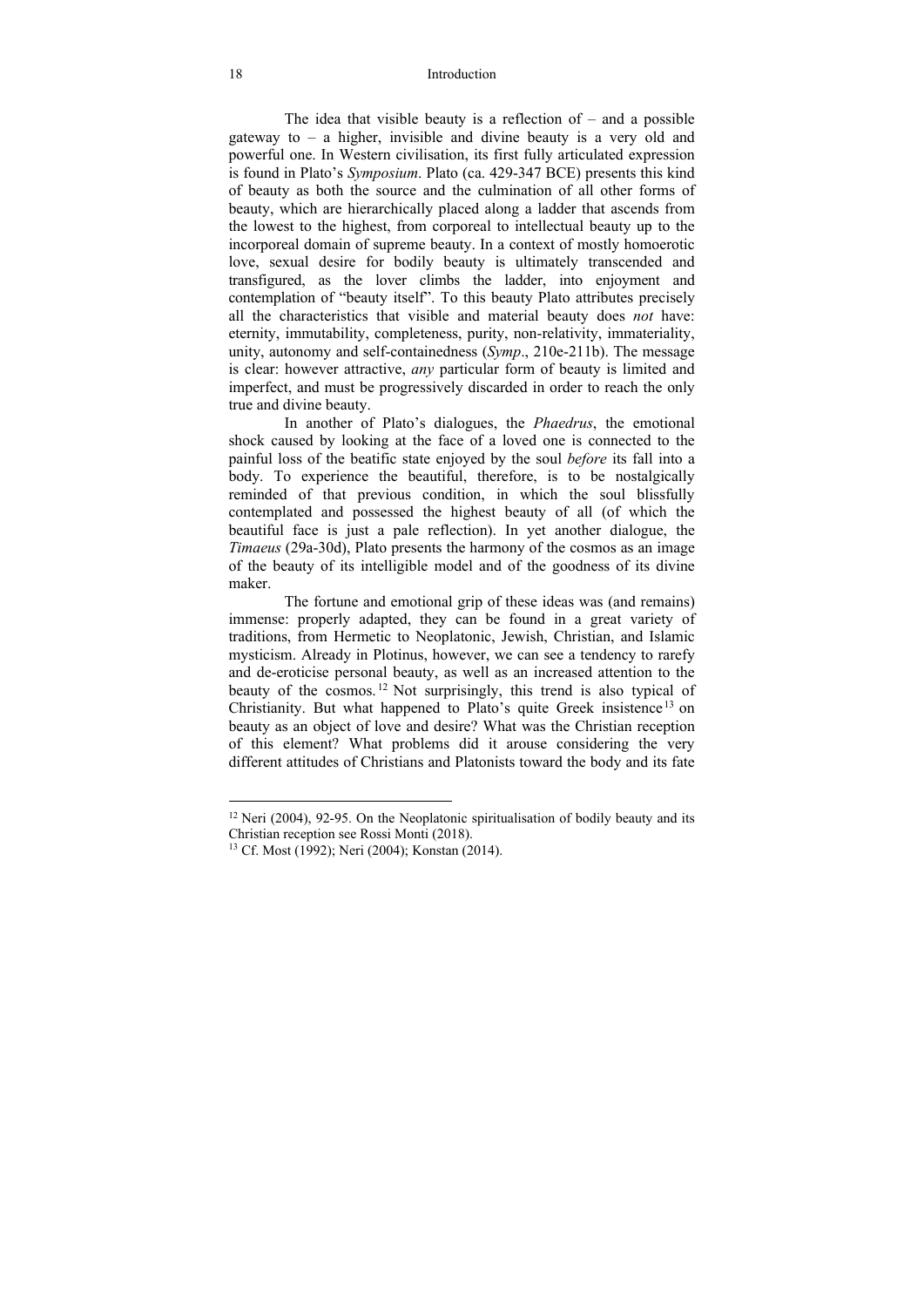in the afterlife? And what about other traditions not directly influenced by Platonism?

These are some of the questions addressed by philosopher Dragana Jagušić's in her essay "From Physical World to Transcendent God(s): Mediatory Functions of Beauty in Plato, Dante and Rūpa Gosvāmi". Jagušić's approach is a combination of historical analysis and comparative philosophy. She argues for the presence of significant similarities between very distant authors such as Plato, Dante Alighieri (1265-1321) and Indian poet and theologian Rūpa Gosvāmi (1493-1564). Despite the many differences between these authors, she shows that for all of them beauty had not just aesthetic, but also metaphysical and spiritual meanings. More particularly, in all of them beauty, often intrinsically connected to desire, played a "mediatory function" between physical, intellectual and spiritual levels of existence. In other words, the various degrees of beauty were seen as steps on a ladder ascending to the deity. For Jagušić, these similarities point to the "universality" of certain features of beauty.

However, the role of the body is problematic; while in Plato erotic desire plays an important function because it "drags" the subject toward beauty, at the same time the supreme vision is granted to those souls which will no longer descend into a body. No wonder later Platonists were horrified by the notions of Incarnation and Resurrection, while Plotinus is reported to have said that he was "ashamed of being in a body". In Dante's works, his love for Beatrice is invested with a mediating role that allows him to ascend to God first through physical attraction, and then through philosophical contemplation and discourse. Rūpa Gosvāmī also insisted on the necessity of transforming "sensual" or "earthly" love into a selfless and supernatural one. Unlike Plato, however, Gosvāmī understood the possibility of perfecting one's body along the ascent in a way that Jagušić finds similar to the Christian notion of the spiritual or resurrected body.

To illustrate the topic of the last essay by Martino Rossi Monti, "The Slaughterhouse and the Smiling Fields: On Pain and Beauty of Nature between Newton and Darwin", we do not need to look beyond the Platonic tradition. In fact, a few passages by Plotinus (ca. 204-270 CE) can serve as a perfect introduction. The "universal order" of the cosmos, he writes,

> extends to everything, even to the smallest, and the art is wonderful which appears, not only in the divine beings but also in the things which one might have supposed providence would have despised for their smallness, for example the workmanship which produces wonders in rich variety in